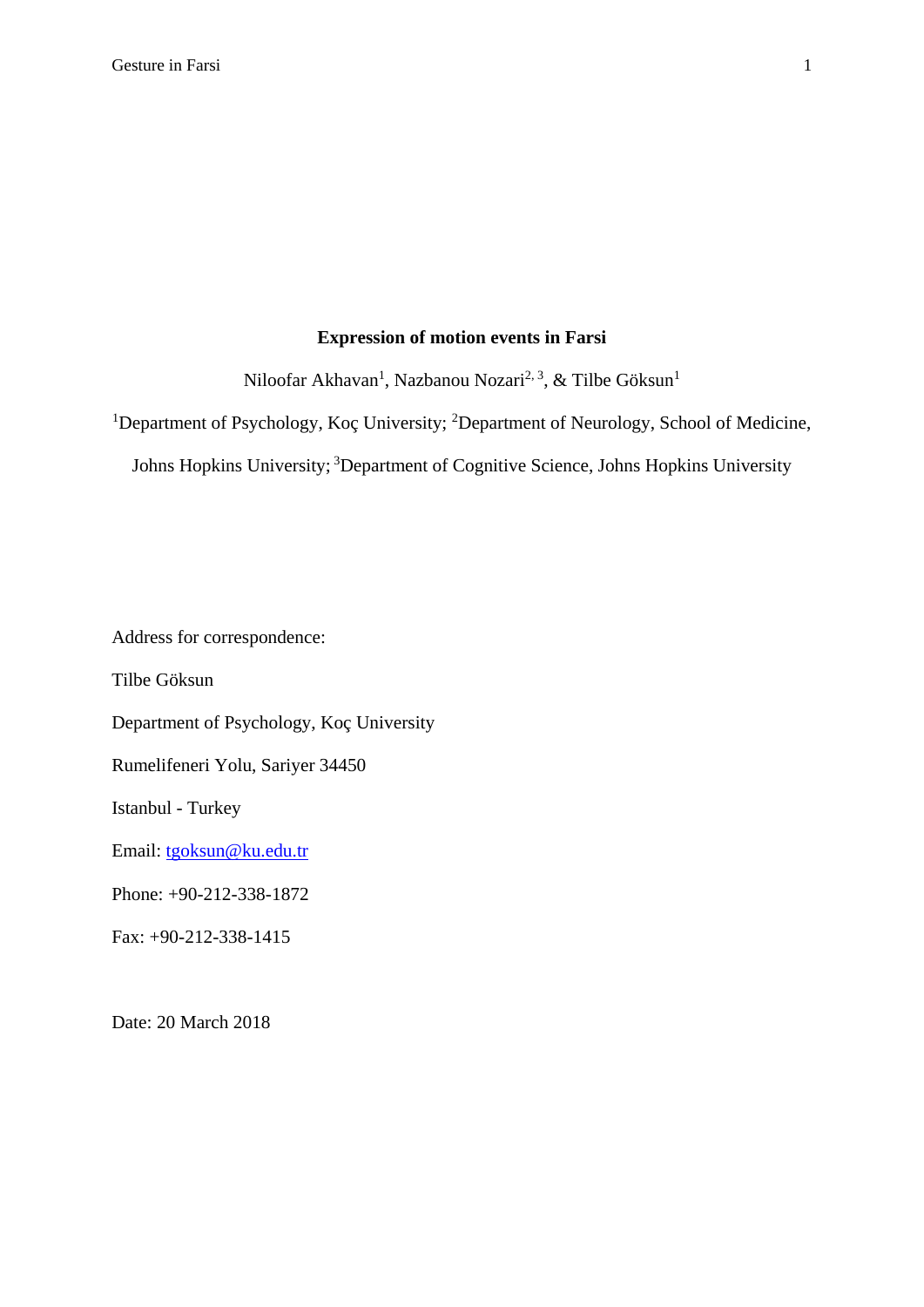#### **Abstract**

The current study examines how gestural representations of motion events arise from linguistic expressions in Farsi, as this language offers many unique characteristics; exhibiting characteristics of both Talmy's satellite- and verb-framed languages. We examined native Farsi speakers' speech and gestures in describing 20 motion events. We focused on two motion event components: path (trajectory of motion like *up*) and manner (how the action is performed like *jumping*). Analyses of syntactic packaging and clause-level correspondence between speech and gesture, as well as parallel ordering of speech and gesture sequences were, for the most part, in support of models that posit a close correspondence between speech-gesture production. However, while Farsi speakers described both path and manner in their speech, gesture was markedly impoverished for manner, suggesting constraints on the one-to-one mapping between linguistic and gestural expressions.

**Keywords:** motion events, gesture, language and thought, Persian, Farsi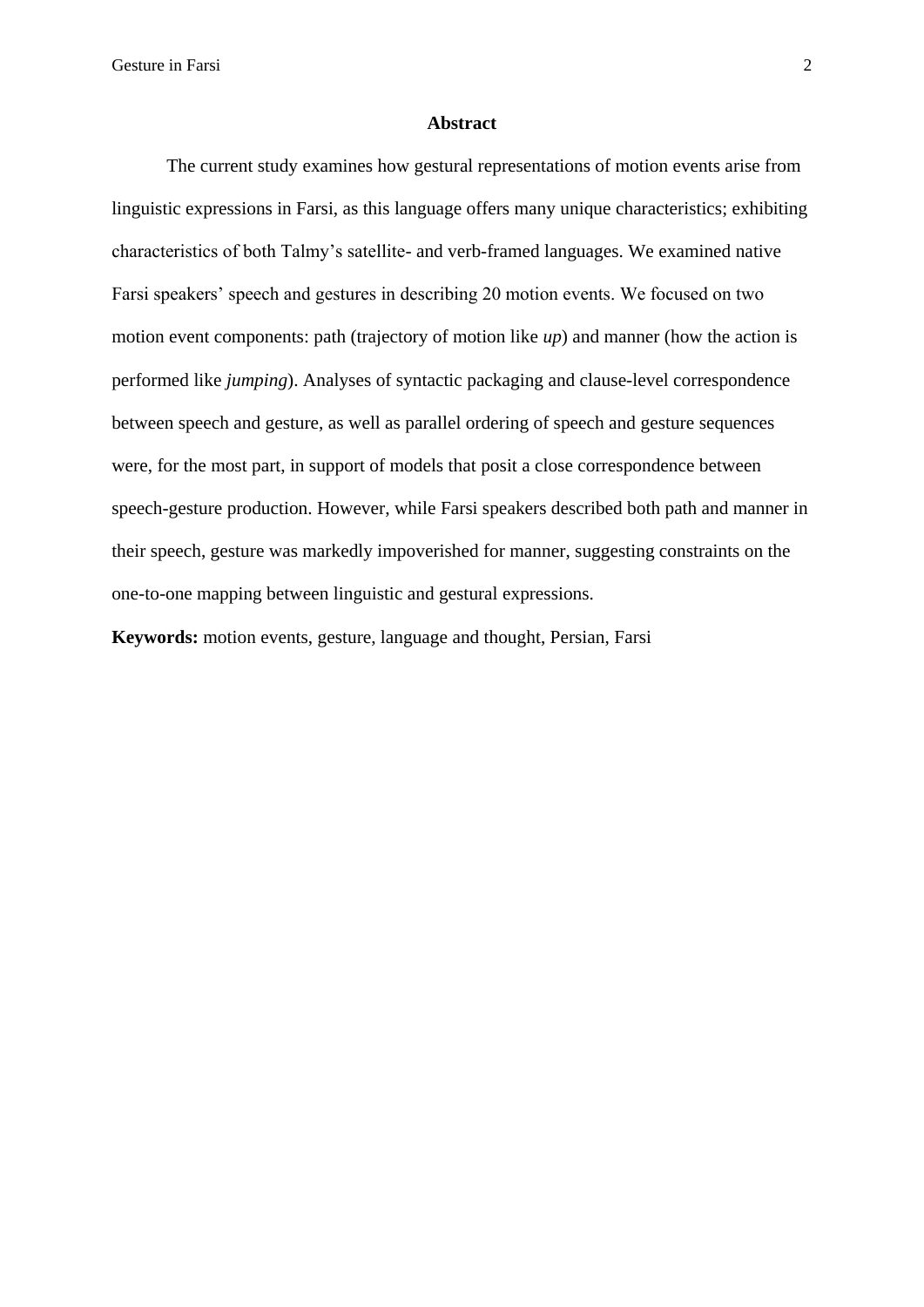#### **Expression of motion events in Farsi**

The effect of language on thought is considered as either indispensable, such that thought is shaped by one's native language (e.g., Whorf, 1956; Boroditsky, 2001), or as superfluous and existing just when language is recruited to achieve a specific task goal (e.g., Gleitman & Papafragou, 2005; Papafragou, Hulbert, & Trueswell, 2008; Papafragou & Selimis, 2010a). Another approach highlights the cognitive implications of lexicalization patterns in languages. As indicated by this *thinking for speaking* approach, thought is provoked by the requirements of a linguistic code. In particular, this theory proposes that the information to be expressed has to be tailored to speaking and must be compatible with the lexical and constructional resources of a given language (Slobin, 1996).

In this paper, we investigate the relation between language and thought by focusing on how Farsi speakers conceptualize motion events in both speech and gesture and the correspondence between these two systems. Languages vary in how they segment and package dynamic motion events and the production of gestures can be susceptible to language-specific aspects, but only during online production of language (e.g., Kita  $\&$ Özyürek, 2003; Özçalışkan, Lucero, & Goldin-Meadow, 2016, in press). The specific question we pose here is whether Farsi speakers' gestures during describing motion events reflect linguistic characteristics of Farsi in terms of the components they express and the order in which those components are expressed.

#### *Linguistic representation of motion events*

Motion events have four semantic components: figure, ground, path, and manner (Slobin, 1996; Talmy, 1985). *Figure* refers to a particular point in space with respect to another object. *Ground* refers to another physical object, which serves as a reference point with respect to which the figure is located. *Path* refers to the translational motion and *manner*  refers to motor pattern of the movement of the figure. Of these four, manner and path are the focus of the current study. Talmy (1985, 1991) categorizes most of the world's languages into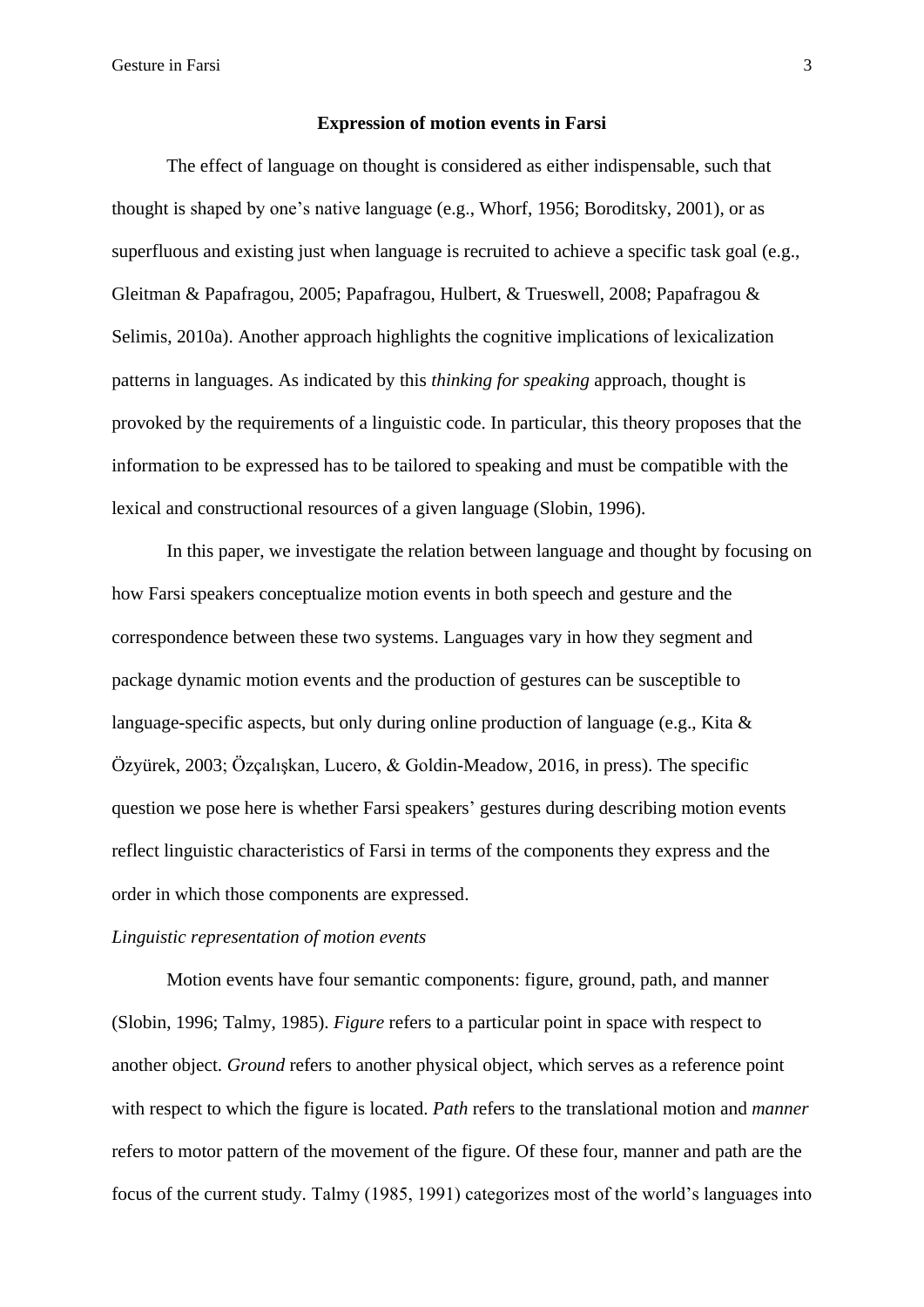two major types of *Satellite-framed* (S-framed) and *Verb-framed* (V-framed) languages based on how the path of motion is expressed. S-framed languages such as English (Germanic), Mandarin (Sino-Tibetan), and Russian (Slavic), express manner in the main verb and path with a verb particle or a satellite (e.g., *run down* (the hill): *run* = verb encoding the manner; *down* = satellite encoding the path). Path is occasionally coded in the verb in English (e.g., she *exited* the building), but these cases are infrequent. On the other hand, in V-framed languages such as Spanish (Romance), Turkish (Turkic), and Hebrew (Semitic), manner is rarely expressed in the verb (e.g., Çocuk *aşağıya yuvarlandı: aşağıya =* preposition encoding the path; *yuvarlandı=* main verb encoding the manner, 'The child rolls down'). Instead, these languages usually express manner in other parts of speech, and sometimes in a subordinated clause (e.g., in Turkish, Çocuk *koşarak* (evden) *çıktı: koşarak =* subordinate clause encoding the manner; *çıktı =* main verb encoding the path, lit: 'The child exited the house runningly'). Path of the motion, on the other hand, is expressed either in the main verb (e.g., exit) or in a verb particle (e.g., go out).

Linguistic data from both adults and children across a variety of languages showcases the typological differences in the description of motion events (e.g., Allen, Özyürek, Kita, Brown, Furman, Ishizuka, & Fujii, 2007; Berman & Slobin, 1994; Choi & Bowerman, 1991; Özçalışkan & Slobin, 2003; Papafragou, Massey, & Gleitman, 2002, 2006; Slobin, 1996a, 2004). These cross-linguistic differences can be used to examine the influence of language on thought. One approach is to investigate how gestural representations of events during speaking (co-speech gestures) differ based on the properties of a given language. This approach is based on the assumption that gestures reflect how events are mentally represented (Clark, 1973; Landau & Jackendoff, 1993; Miller & Johnson-Laird, 1976; Regier, 1996; Talmy, 1983). If such mental representations, i.e., thought, are directly influenced by language, then production of gestures should reflect the properties of the individual's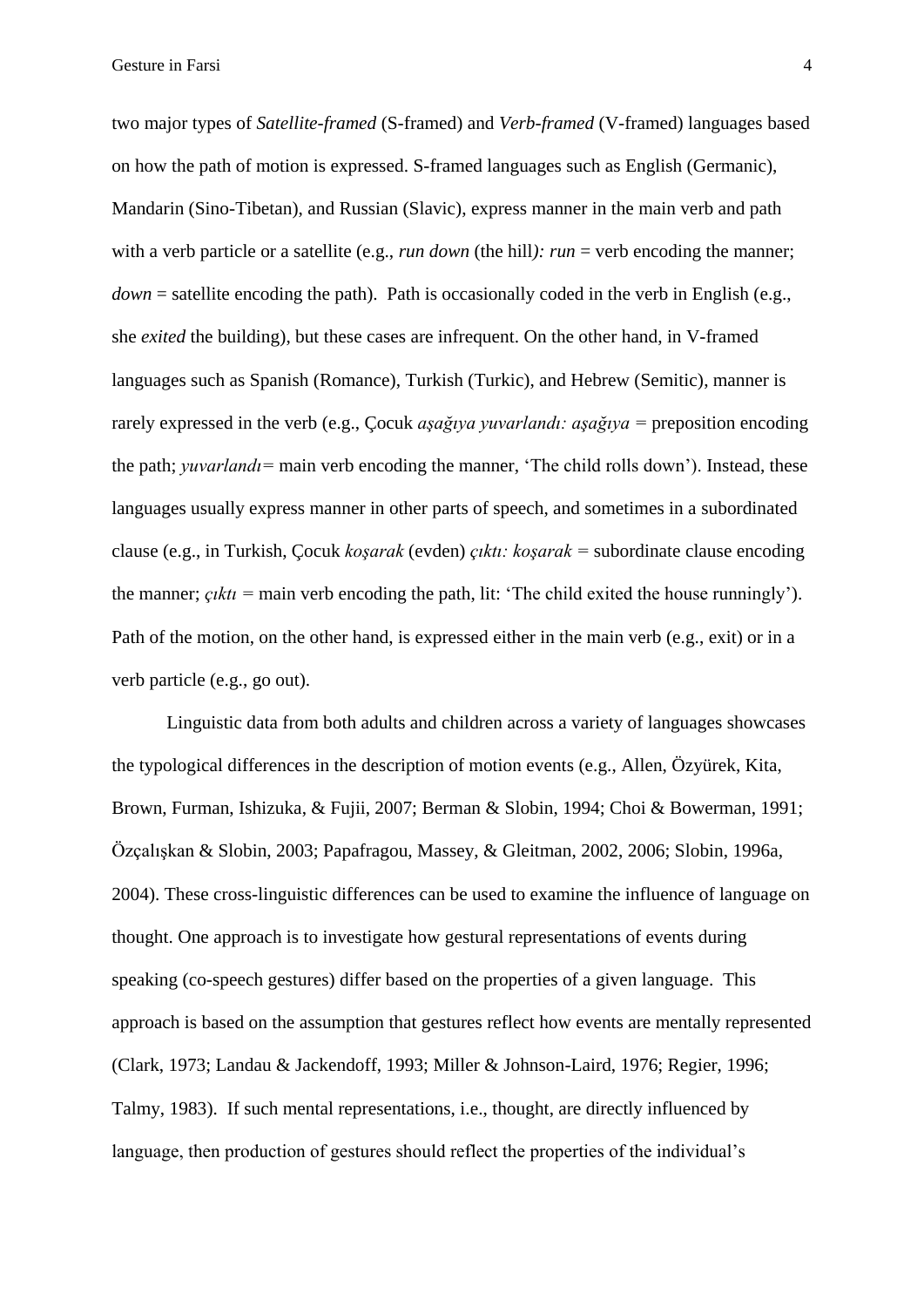language. If not, co-speech gesture production may deviate from the linguistic characteristics of the utterance accompanying gestures.

### *Gestural representation of motion events*

Co-speech gestures are bodily motions (mainly hands and arms) that accompany speech. These gestures are classified into four main categories: iconic, metaphoric, deictic, and beat gestures. *Iconic* gestures are used as referential symbols to resemble concrete objects or literal actions (e.g., moving the hand toward left to represent 'going left'). *Metaphoric* gestures represent an abstract idea (e.g., moving the hand toward the back of the body to represent past time). *Deictic* gestures are any forms of pointing by any extensible body part (e.g., pointing to an apple with a finger). Finally, *beat* gestures are mere flicks of the hand(s) that adjust to the prosody of the speech without the gesture conveying semantics (McNeill, 1992). Deictic gestures are static (no motion involved), while beat gestures are dynamic (the hand is in motion). Iconic and metaphoric gestures can be in either type. Co-speech gestures are commonly used for communicating information that are visuospatial in nature (Alibali, 2005; Kita & Özyürek, 2003), providing a great deal of information about the internal structure of spatial thought.

There has been an unresolved debate about whether speech and gesture form a tightly integrated communication system or whether they originate from the same representational system or two separate but interrelated systems (Alibali, 2005; Alibali, Kita, & Young, 2000; Butterworth & Hadar, 1989; de Ruiter, 2007; Goldin-Meadow, 2003; Goldin-Meadow & Alibali, 2013; Hostetter & Alibali, 2008; Kita, 2000; Kita & Özyürek, 2003; Krauss, Chen, & Gotfesnum, 2000; McNeill, 1992, 2005; Pouw, de Nooijer, van Gog, Zwaan, & Paas, 2014). For example, Kita (2000) proposed that gestures help to organize and package visuo-spatial information into units of language. In an extended version of this claim, Kita & Özyürek (2003) proposed the *Interface Model,* which claims that gestures follow the language-specific elements of the sentence they accompany.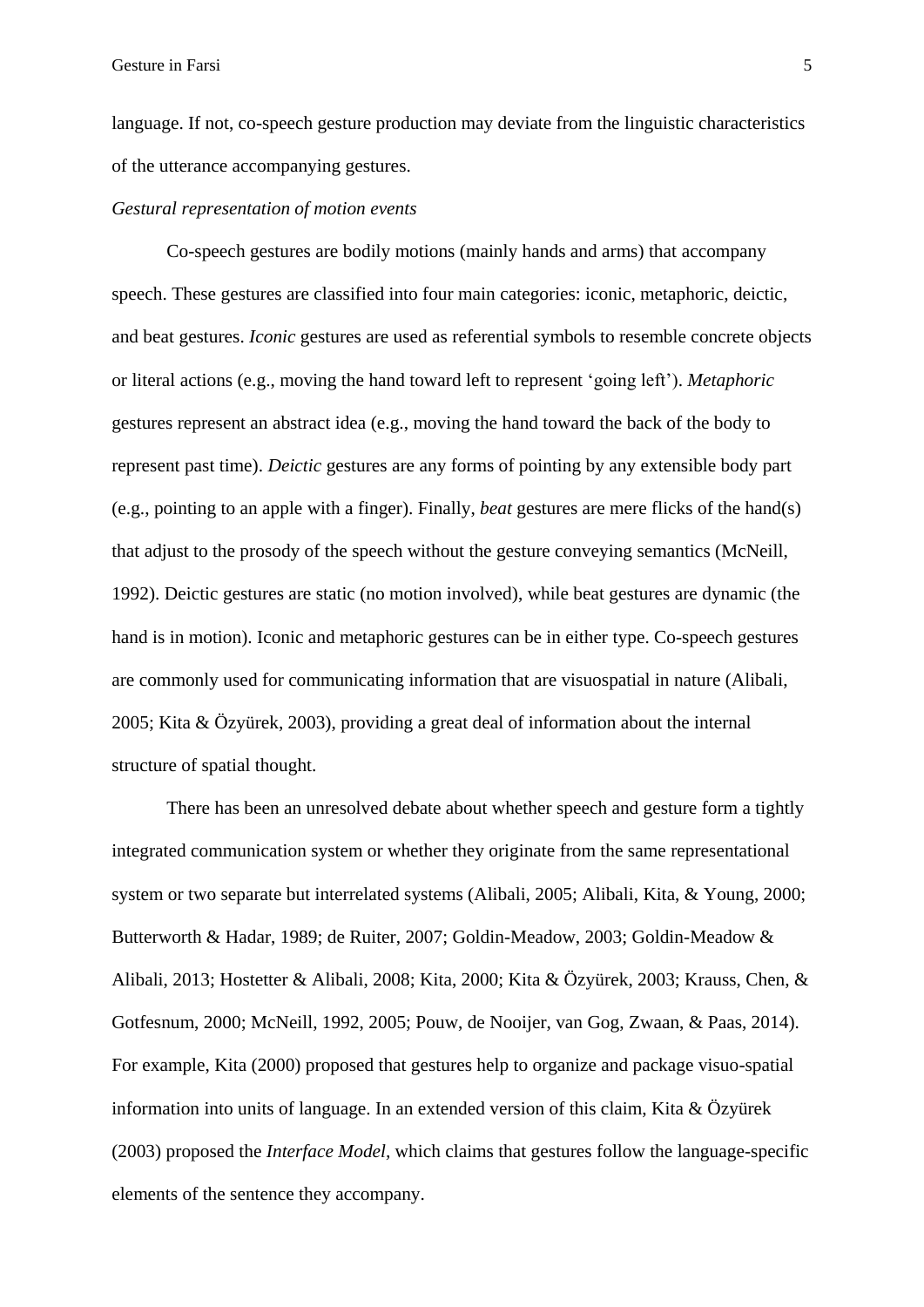Evidence for the Interface Model comes from cross-linguistic studies showing that speakers of different languages produce different gestures for the same concept, and these gestures follow the linguistic structure of the utterances in their language (e.g., Kita, 2000; Kita & Özyürek, 2003; McNeill, 2000; McNeill & Duncan, 2000). Kita and Özyürek (2003) compared English and Turkish speakers' gestural representations to investigate the languagespecific encodings of motion events (see also Kita et al., 2007; Özyürek et al., 2005). They found that in cases where there were differences in the semantic and syntactic encoding of motion event elements (i.e., one- versus multiclause expressions), gestural representations varied in ways that fit the language specific encoding differences. In particular, English speakers produced one conflated gesture to express both elements of manner and path for concepts expressed in a one-clause (e.g., '*running up'* was expressed by a gesture of moving the hand upward while simultaneously alternating the index and middle fingers to signal running). In contrast, Turkish speakers produced two separate manner and path gestures for the same concept, which was expressed in a multiclause in Turkish (e.g., 'going *up runningly*' was expressed by an upward motion of the hand for 'go *up*' and then alternating index and middle fingers for '*run*' without further vertical movement of the hand) (Kita, 1993, 2000; Kita & Özyürek, 2003; Özyürek & Kita, 1999; Özyürek et al. 2005). The developmental trajectory of path-manner packaging is also informative about the languagespecific and language-general production of motion event components in speech (Allen et al., 2007) and in co-speech gestures (Özyürek et al., 2008). In a line of research, children speaking S-framed (i.e., English) and V-framed languages (i.e., Japanese, Turkish) were tested using narrations of short animated clips. Allen et al. (2007) investigated the extent to which universal and language-specific patterns played a role in syntactic packaging of semantic elements of space in early language development. This study distinguished three structural patterns of packaging manner and path information in speech: *Tight, Semi-Tight*, and *Loose* speech.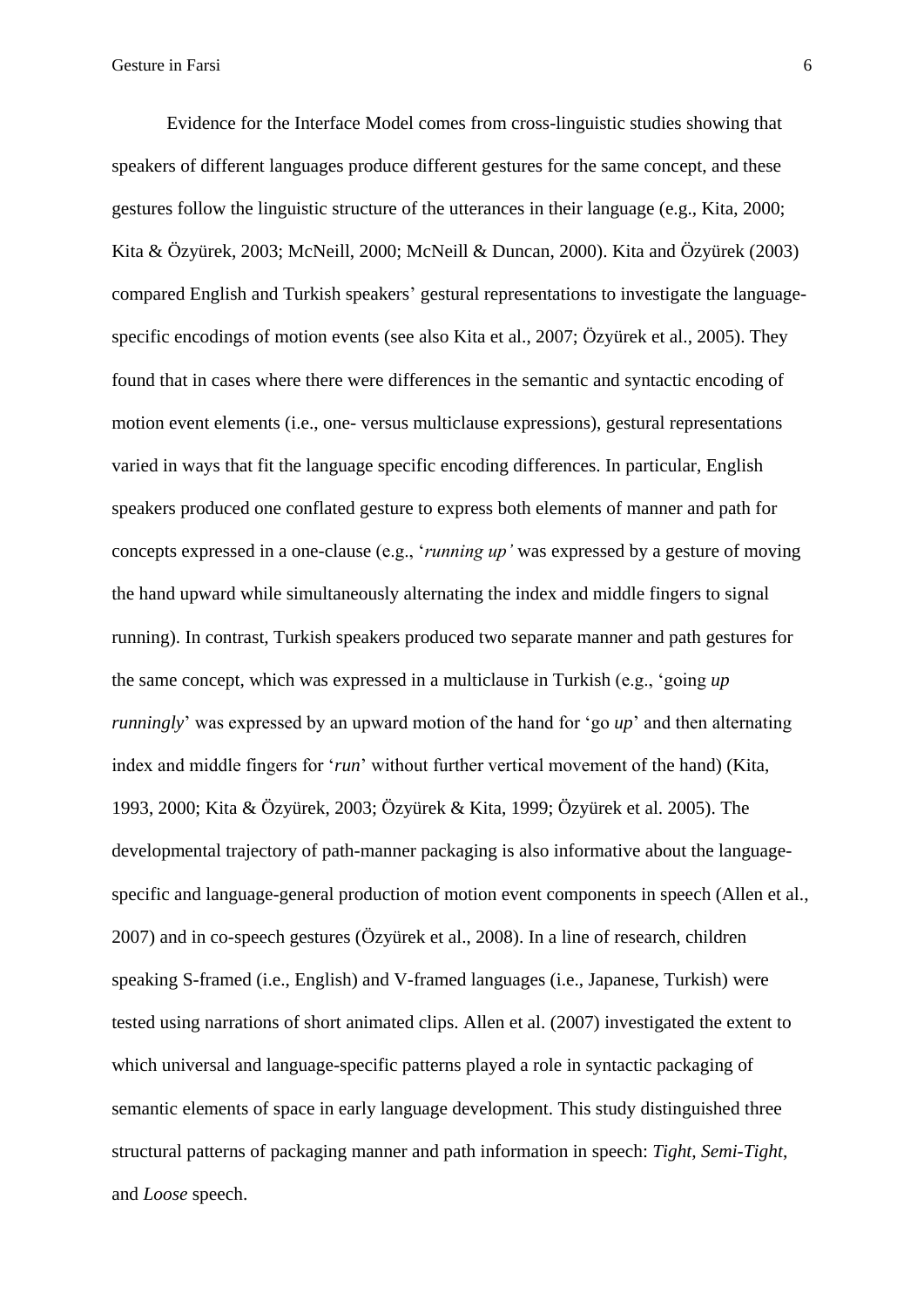*Tight* speech is defined as a compact unit of speech, involving one verb and one closely associated nonverbal phrase (e.g., 'The red guy rolled down.'). *Semi-tight* speech is a unit of speech, involving more than one separate verbal element, one subordinated to the other (e.g., 'The red guy went down, rolling.'). Finally, *Loose* speech contains more than one sentence with no clausal link (e.g., 'The red guy went down the hill. He was rolling at the same time'). Allen et al.'s (2007) results showed that 3-year-old English-speaking children used *Tight* speech more often than their Turkish and Japanese counterparts, whereas Turkish and Japanese-speaking children used *Semi-Tight* packaging more often than English-speaking children, reflecting adult-like patterns of their corresponding languages. However, Turkishand Japanese-speaking children also used some *Tight* constructions to talk about both manner and path. As discussed earlier, these constructs are allowed, but are less frequently used by adult speakers, suggesting that children's early speech shows both language-specific and language-non-specific preferences for packaging path-manner information. These languagenon-specific preferences may reflect universal tendencies (Allen et al., 2007). Özyürek and colleagues (2008) examined whether co-speech gestures also follow the same developmental trajectory in packaging manner and path information in English and Turkish. They found that at the age of 3, regardless of their language-specific ways of encoding motion in speech, both English- and Turkish-speaking children produced separate gestures to depict manner and path of motion. However, at the age of 5, children's gestures became more adult-like and showed language-specific patterns (i.e., English speakers used one conflated path + manner gesture whereas Turkish speakers used two separate gestures for manner and path).

In summary, the evidence reviewed above show speakers' sensitivity to languagespecific properties both in speech and gesture, as predicted by the Interface Model. Yet, the tight-fit relation between speech and gesture takes time to develop. Young children tend to demonstrate language-non-specific patterns in both speech and gesture. Moreover, these patterns may not correspond well together; young children, irrespective of their native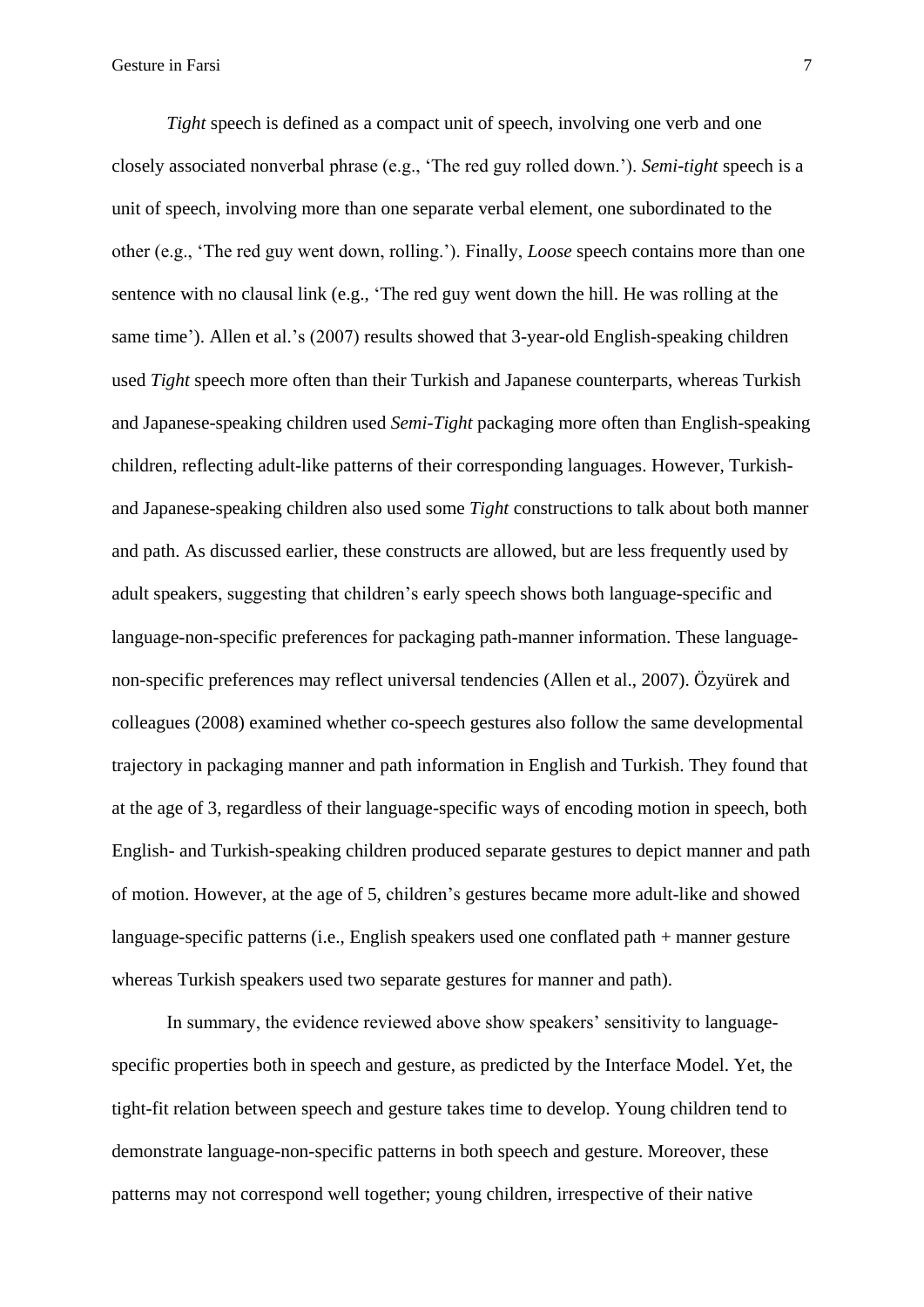language, are prone to producing *Tight* speech but with two separate manner and path gestures, a pattern different from that predicted by the Interface Model. These findings leave us with a critical question: Is the lack of correspondence between language and gesture only due to developmental factors or is it possible to observe a similar dissociation in adult speakers? We explore this question by examining the correspondence between language and gesture in Farsi, which has different features than languages studied previously.

One other candidate to address this question is examining the word order people use in different languages. In a motion event all elements are presented simultaneously (Figure– Path –Manner–Ground), but the order of using each element in speech is determined by the canonical word order specific to a given language. Goldin-Meadow and colleagues (2008) asked speakers of three Subject-Verb-Object (SVO) languages (English, Spanish, and Mandarin) and one Subject-Object-Verb (SOV) language (Turkish) to perform two nonverbal tasks. In the first task, participants silently described motion events by gesturing while looking at picture displays of vignettes. In the second task, participants reconstructed the event by putting a set of transparent pictures one by one onto a peg to form a single representation. Note that neither task entailed speech production. They found that in both tasks, speakers of all three languages were strongly inclined to use the same agent-patientaction order, which is similar to the SOV pattern in spoken languages. Similarly, others have proposed the independence of gesture order from the canonical word order in speech and found the preference of SOV order among typologically different languages such as Japanese and Korean for gesturing in reversible events (e.g., the girl kicks the boy) (Gibson et al., 2013). These findings suggest that at least certain aspects of gesture production are universal and independent of speech (see also Özçalışkan et al., 2016). However, in these studies no speech was involved, thus the interaction of word order in speech with co-speech gestures has not been analyzed.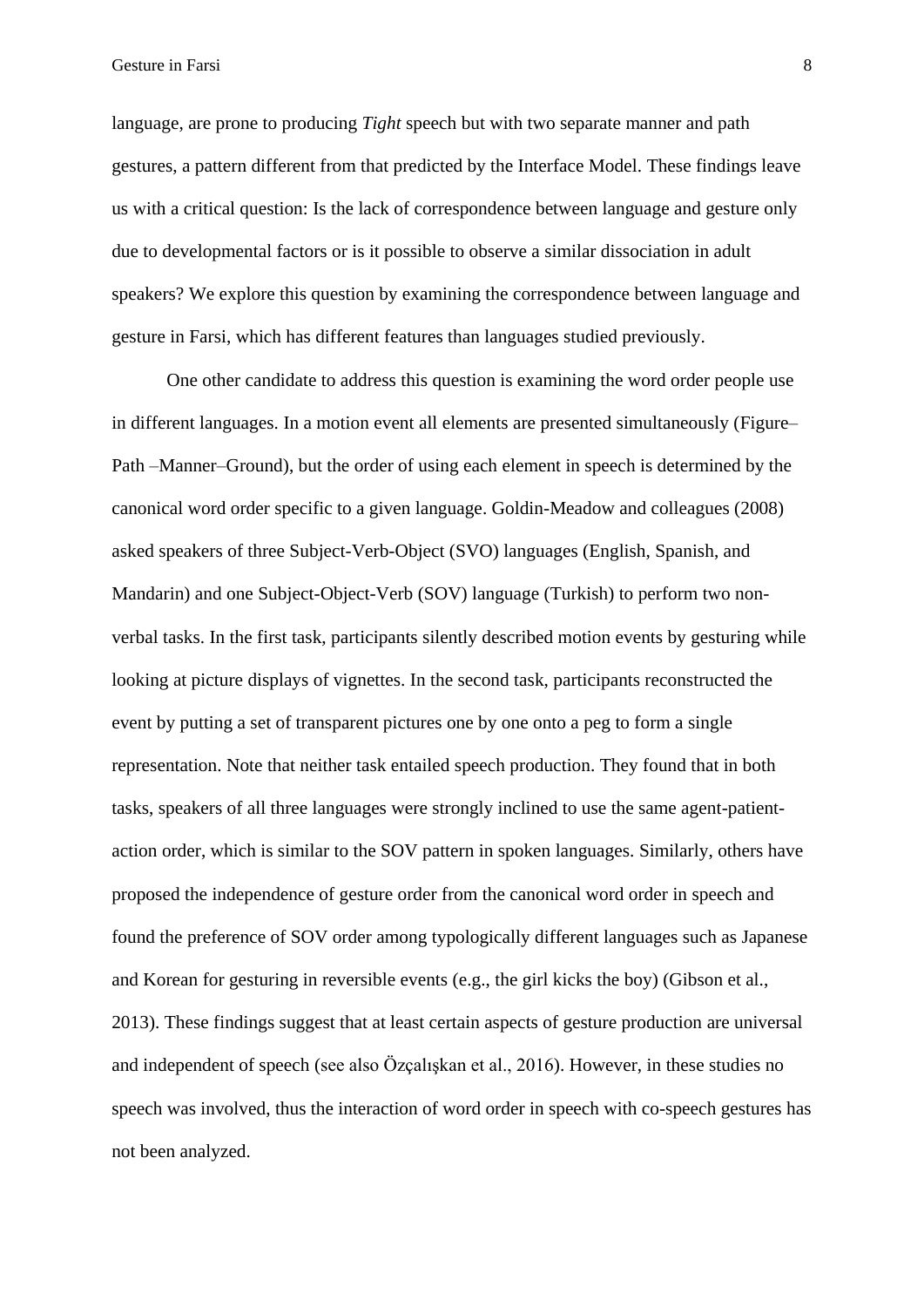The current study addresses the language and gesture correspondence in a typologically different language: Farsi. As presented above, the question of the sensitivity of gestures based on the structure of the language they accompany has been studied in distinctly categorized S- and V-framed languages such as Turkish and English. Yet, Farsi offers an interesting case to study the link between speech and gesture as it exhibits a mixed typology with characteristics of both S- and V-framed languages, and following a formal SOV but highly flexible word order. In addition, the verbal structure is unique having a small number of manner verbs with a rich set of productive light verb constructs.

### *Farsi*

Farsi (Persian) is the most widely-spoken language of the Iranian branch of Indo-Iranian languages, which is itself a branch of the Indo-European languages. Today, it is primarily spoken in Iran, Afghanistan, and a variation of it in Tajikistan, with large communities of speakers in the countries of the Gulf region. Many of the verbs are compounds, created by combining a light verb (e.g. *kardan* 'to do', *shodan* 'to become', *zadan* 'to hit', which may or may not preserve its original meaning in the compound verb) and a non-verb element (e.g., a noun or an adjective) (Folli, Harley & Karimi, 2005). Examples include *sohbat kardan* (lit: talk to do) 'to talk', *penhan shodan* (lit: hidden to become) 'to hide', *ghadam zadan* (lit: step to hit) 'to stroll'. The non-verb components vary in how much semantic information they convey. Some, like *harekat* 'motion' in *harekat kardan* ('to move') are broad and underspecified, thus, *harekat kardan* can mean any type of motion. Some, like *ghadam* 'step' in *ghadam zadan* ('to stroll'), have more specific semantics, thus, conveying a little more than just the basic action, in this case, walking in a slowly and leisurely fashion. Since many nouns do not carry fine-grained information, details like manner and path are usually left to other parts, such as prepositions and adverbs. These characteristics described above make Farsi a unique case for studying the relationship between language and gesture.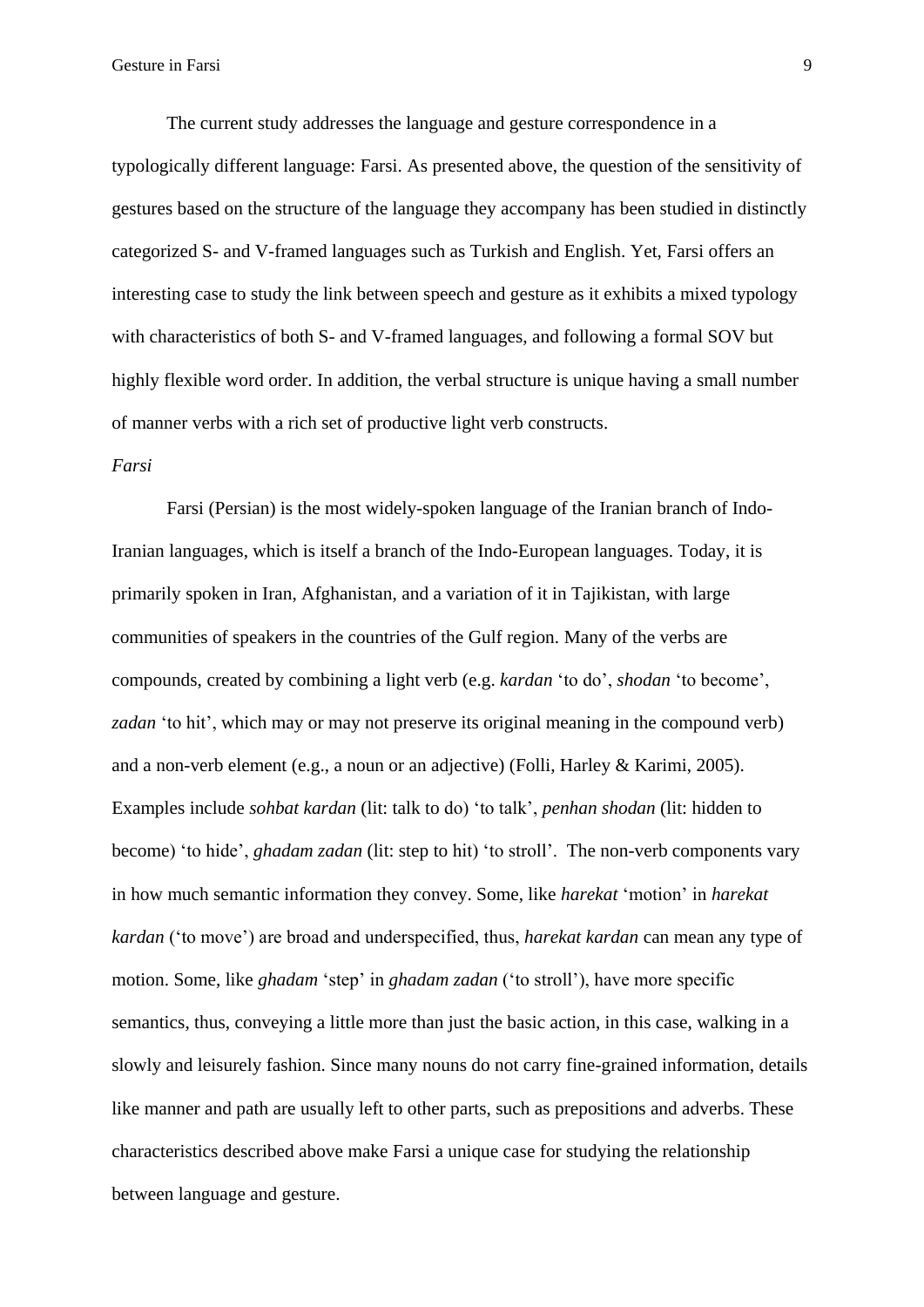*Expression of motion events in Farsi.* Using narrations of motion events and following Talmy's typology, Feiz (2011) claims that Farsi exhibits a mixed typology with characteristics of both S-framed and V-framed languages (see also Verkerk, 2014). The similarity to S-framed languages is apparent in cases where path information is expressed in path satellites and manner in a verb as in English. An example is (1) in which *baala* 'up' is a satellite and *davidan* 'to run' is a verb that contains manner information:

[از تپه] بالا دویدن (1) [az tappe] *baala davidan* lit: [From hill] up run 'to run up [the hill]'

In terms of syntactic packaging, this is equivalent to a *Tight* package.

The similarity to V-framed languages is in cases where path information is in the verb, leaving manner information to be expressed in other parts of speech, mostly in adverbial that remain subordinate to the main clause as in Turkish (Example 2a).

دوان دوان دور ]...[ چرخیدن (a2(  *davan davan dor -e-* […] *charkhidan* lit: runningly runningly around  $[\dots]$  to circle<sup>1</sup> 'running around the […]'

This construct usually manifests as a *Semi-Tight* package, where path is encoded by the verb and manner expressed separately through an "adjunct" or an adverb. Another common form of expressing manner and path is through the use of light verb constructs. Recall that the majority of verbs in Farsi are compounds with a light verb combined with a non-verb element, such as a noun. This mode of manner and path expression can take the form of a main clause and a separate adverbial unit, and create a *Semi-Tight* package

(Example 2b):

**.** 

لی لی کنان از ]...[ خارج شدن (b2(  *ley ley konan az* […] *khaarej shodan* lit: Hop Hop doing from […] exit to become 'To exit the […] in a hopping manner'

<sup>&</sup>lt;sup>1</sup> "Charkhidan" in Farsi in intransitive.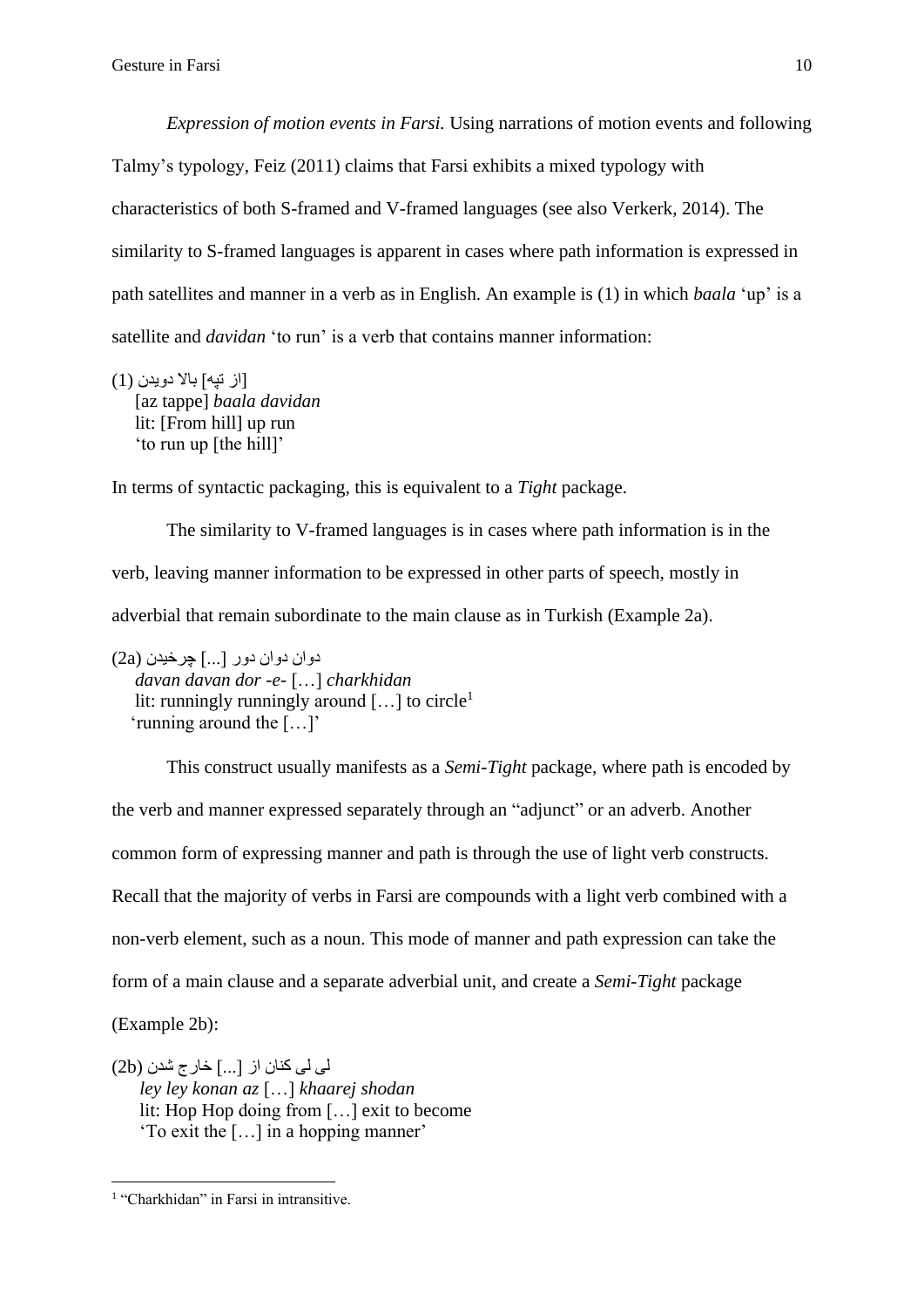"ley ley konan" is an adverb derived from the light verb "kardan" (doing).

In addition, manner and path expression can each manifest as two separate clauses, as shown in an example (3). The latter construct is a *Loose* package.

لی لی کردن. و از ]...[ خارج شدن (3)  *ley ley kardan. Az* […] *khaarej shodan* lit: Hop Hop do. From […] exit to become 'To hop. To exit from […]'

In summary, there are various ways to express manner and path in Farsi, but the most common way involves the use of light verb structures, which entails *Semi-Tight* or *Loose* syntactic packaging.

*Word order in Persian.* Farsi is a Subject-Object-Verb (SOV) language in formal sentences. However, the sentential constituents have much freedom to move around in a sentence, especially in the spoken language. A secondary goal of the paper is to see whether the flexibility of word order in Farsi is reflected in people's spontaneous gesture production. *The current study*

The current study is the first to investigate how gestural representations of motion events stem from linguistic expressions in Farsi, the unique characteristics of which we reviewed earlier. The paper presents different approaches such as clause level analysis, syntactic packaging and word order to give a comprehensive account of language and gesture interaction. Farsi speakers are expected to express path of motion with prepositions and manner of motion as verb or adverb together with using light verbs. Our critical prediction concerns the gesture production. If the clause structure of the language corresponds very closely to gestures, as expected by the Interface Model (Kita & Özyürek, 2003; Özyürek et al., 2008), we predict that manner and path will be expressed in a single gesture (i.e., manner and path conflated) when manner and path are encoded in a single clause. In contrast, manner and path should be expressed in separate gestures when they are encoded in multiclause. The paper also analyses how gesture production varies according to type of packaging of manner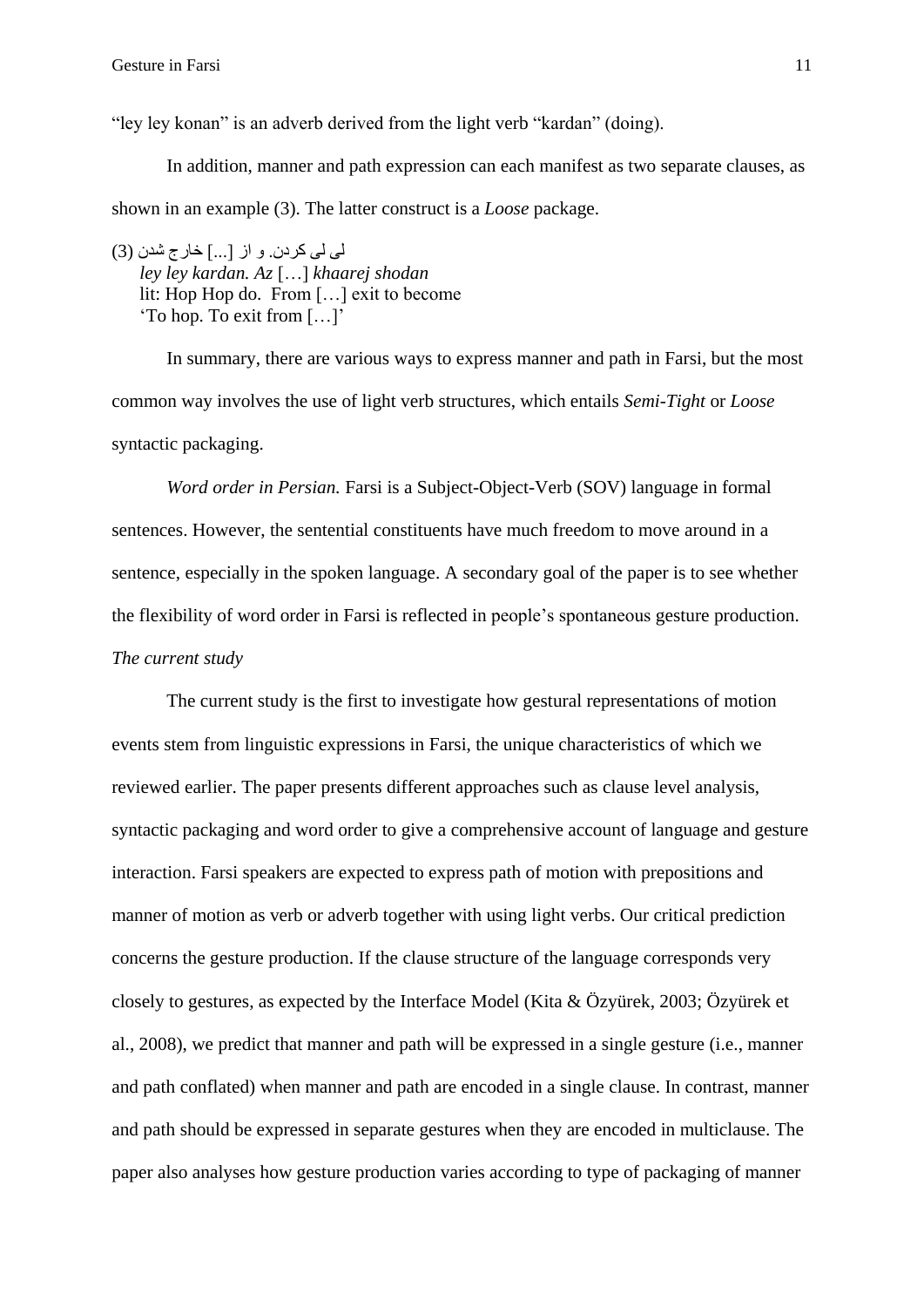and path within different linguistic units. According to the Interface Model (Kita  $\&$  Özyürek, 2003), we predict that: (1) when the speech is *Tight,* there would be one conflated gesture representing both manner and path of motion. On the other hand, (2) when the speech is *Semi-tight* or *Loose* there would be two separate gestures; one referring to the path and the other referring to the manner of motion, as in Turkish. With regard to the pattern of gesture and word order, if gestures are influenced by online processing of language, we would expect the order of manner and path gestures to correspond to the order in which such information is expressed in spoken language.

### **Method**

### *Participants*

Nineteen monolingual native Farsi speakers (9 females) between the ages of 18 and 30 were tested. Participants lived in Iran, were all right-handed, had normal hearing and vision. All participants signed written consent in accordance with the ethical policies of Koç University Institutional Review Board.

#### *Task and stimuli*

Participants watched 20 dynamic movie clips, depicting different motion events with combinations of 10 manners (hop, skip, walk, run, cartwheel, crawl, jump, twirl, march, step) and 9 paths (between, to, out of, under, over, in front of, around, across, into). Each movie lasted for 3–4 seconds. The clips were previously developed and standardized in English (Göksun, Lehet, Malykhania, & Chatterjee, 2015). All actions were performed by a woman in an outdoor area (see Figure 1 for sample stimuli and for the full list of events see Appendix A). Critically, all events in the experiment could potentially be expressed using both Sframed and V-framed utterances in Farsi.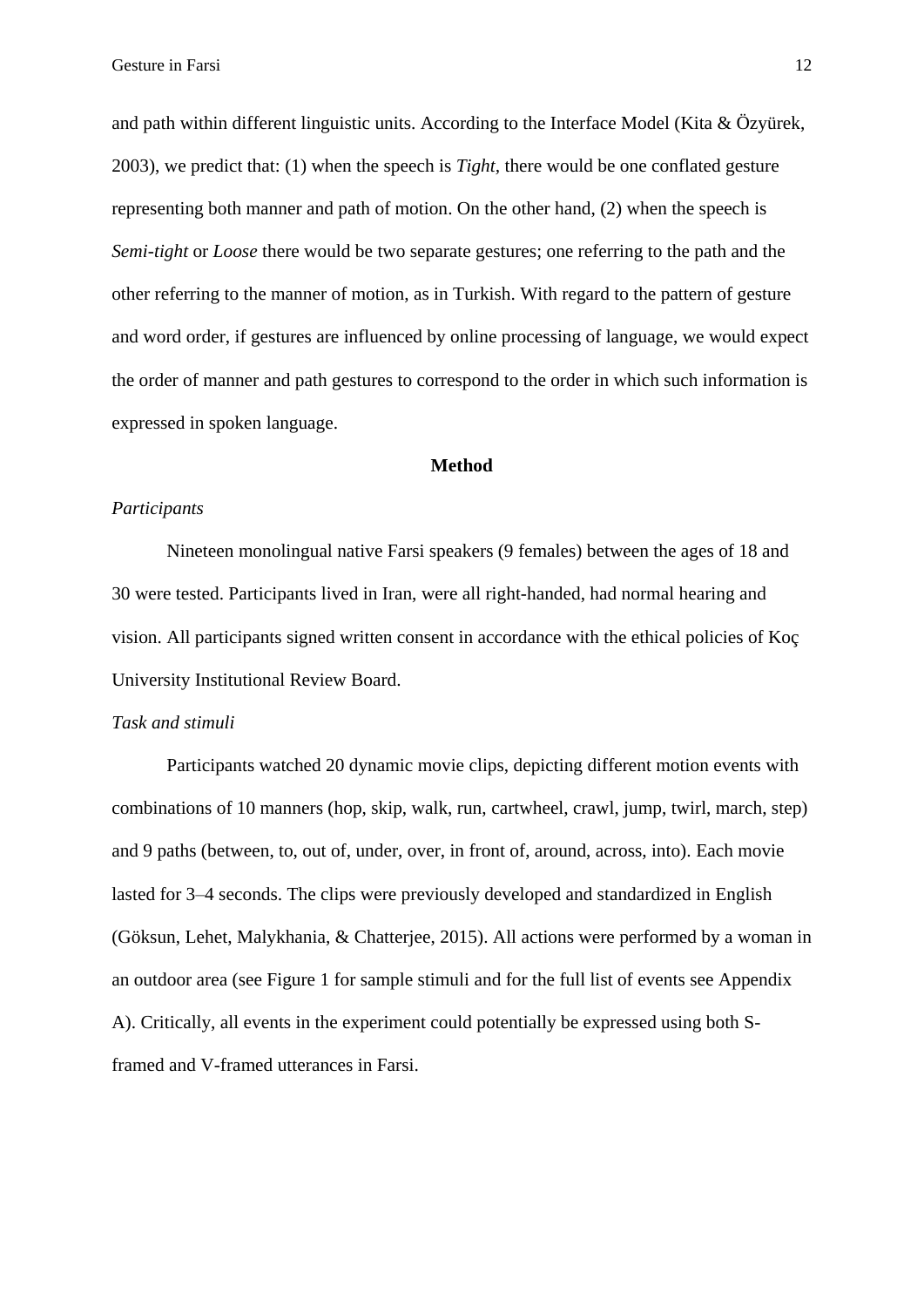

*Figure 1*. Sample stimuli from the experimental task. The pictures are still frames from two motion events: *jump over* (left side) and *walk across* (right side). The yellow arrows indicate the direction of the person's movement. *Procedure* 

All participants were tested individually in their home environment in a silent room. They were instructed to watch each clip and then describe what they saw. No explicit instruction regarding gesture use was provided. Before the test trials, two practice trials were administered, and participants received feedback on their performance. Test stimuli were displayed on a Dell laptop in three different randomized orders across participants. The testing sessions were audio- and videotaped. The camera was set in a position to capture the hands and the body of the participants but not the heads.

# *Coding*

*Speech*. The speech was transcribed verbatim by a native Farsi speaker (first author). The transcribed utterances were coded for the use of manner and path of motion. The pattern of speech responses in terms of manner and path was categorized into groups of manner only (only manner information was expressed in the speech), path only, (only path related information was encoded in the speech) and path + manner together, (both manner and path were expressed in the speech). Manner information was further coded into manner as a verb (4a), an adverb (4b), and the noun in a compound verb containing a light verb (4c):

| $(4a)$ Verb                  | (4b) Adverb                                                              | $(4c)$ Noun + light verb                                         |
|------------------------------|--------------------------------------------------------------------------|------------------------------------------------------------------|
| دويدن<br>Davidan<br>'to run' | بدو بدو<br>Bodo bodo<br>lit: runnigly runnigly<br>'in a running fashion' | بدو بدو کردن<br>Bodo bodo kardan<br>lit: run run to do<br>to run |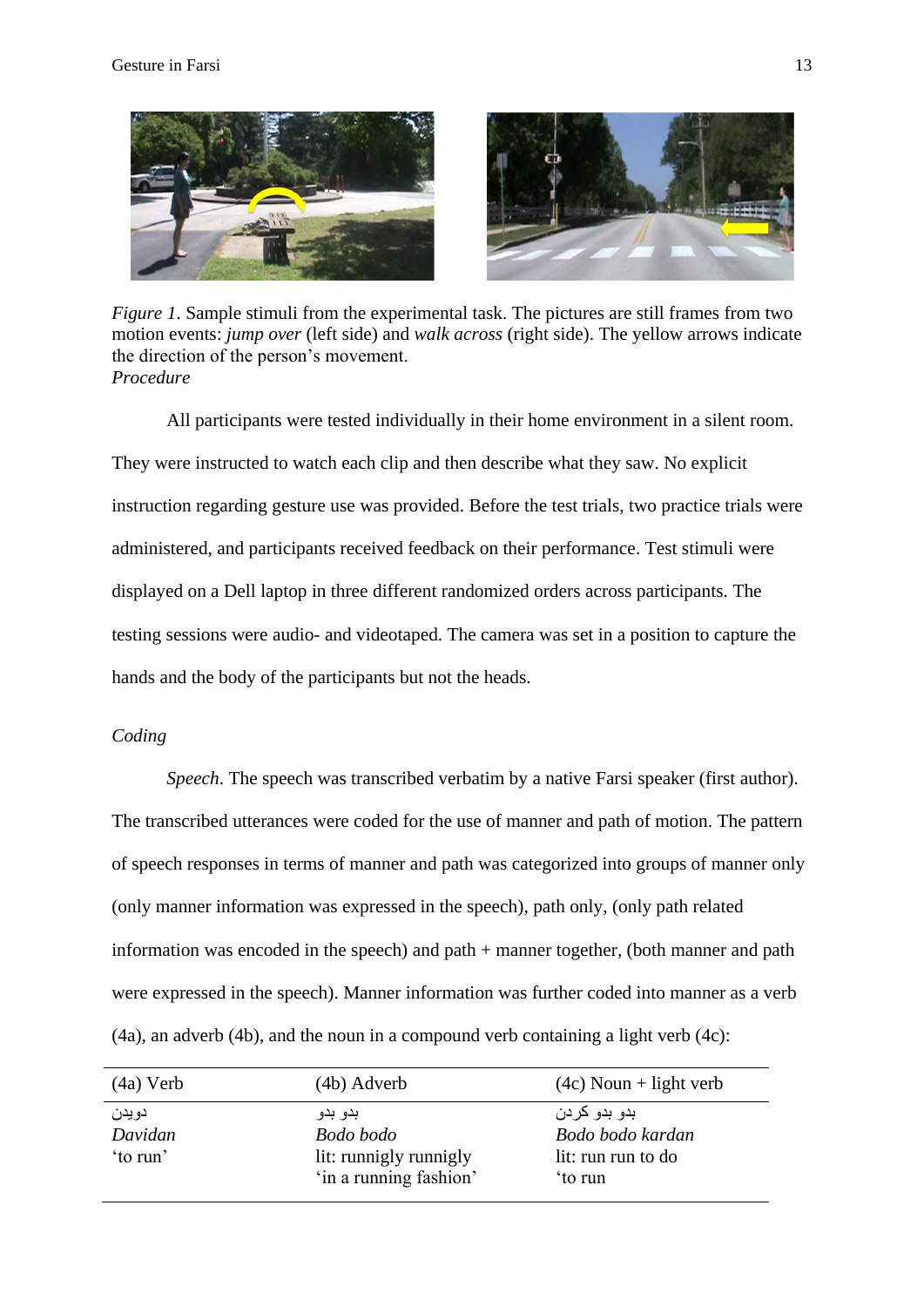Path was categorized into path as a preposition (5a), a verb (5b), a verb together with

a preposition (5c), a light verb (5d), and a light verb together with a preposition (5e):

| $(5c)$ Verb + preposition        |
|----------------------------------|
| دور چرخيدن                       |
| dor charkhidan                   |
| lit: around to circle            |
| 'to circle around                |
| $(5e)$ Light verb + preposition  |
|                                  |
|                                  |
| lit: from between pass to become |
|                                  |
|                                  |

For the descriptions that contained both manner and path information, we used 2 types of coding: clause coding and syntactic packaging. For clause coding, utterances that included both manner and path were classified based on the clause types: (a) *one-clause* expressions*,*  (b) *multiclause* expressions. The clause coding was adapted from Allen et al. (2007) and Özyürek et al. (2008), who developed the system to test the predictions of the Interface Model.

*One-clause* expressions involve one verb and one closely associated nonverbal phrase. A typical example of this in Farsi includes a manner verb with a postpositional path phrase, but no path verb, as in Example 6a.

دختر دور ]...[ میدود (a6( *Dokhtar dore* […] *midavad* lit: Girl around […] runs 'The girl is running around the […]'

In *multiclause* expressions manner and path were either distributed over separate clauses as path-only or manner-only clauses or one was expressed as an adverb. When path and manner were expressed in separate clauses, manner is described by either a manner verb or manner noun accompanied with a light verb. Path could be constructed by a combination of either a path verb or light path verb with a path preposition. These multiclause expressions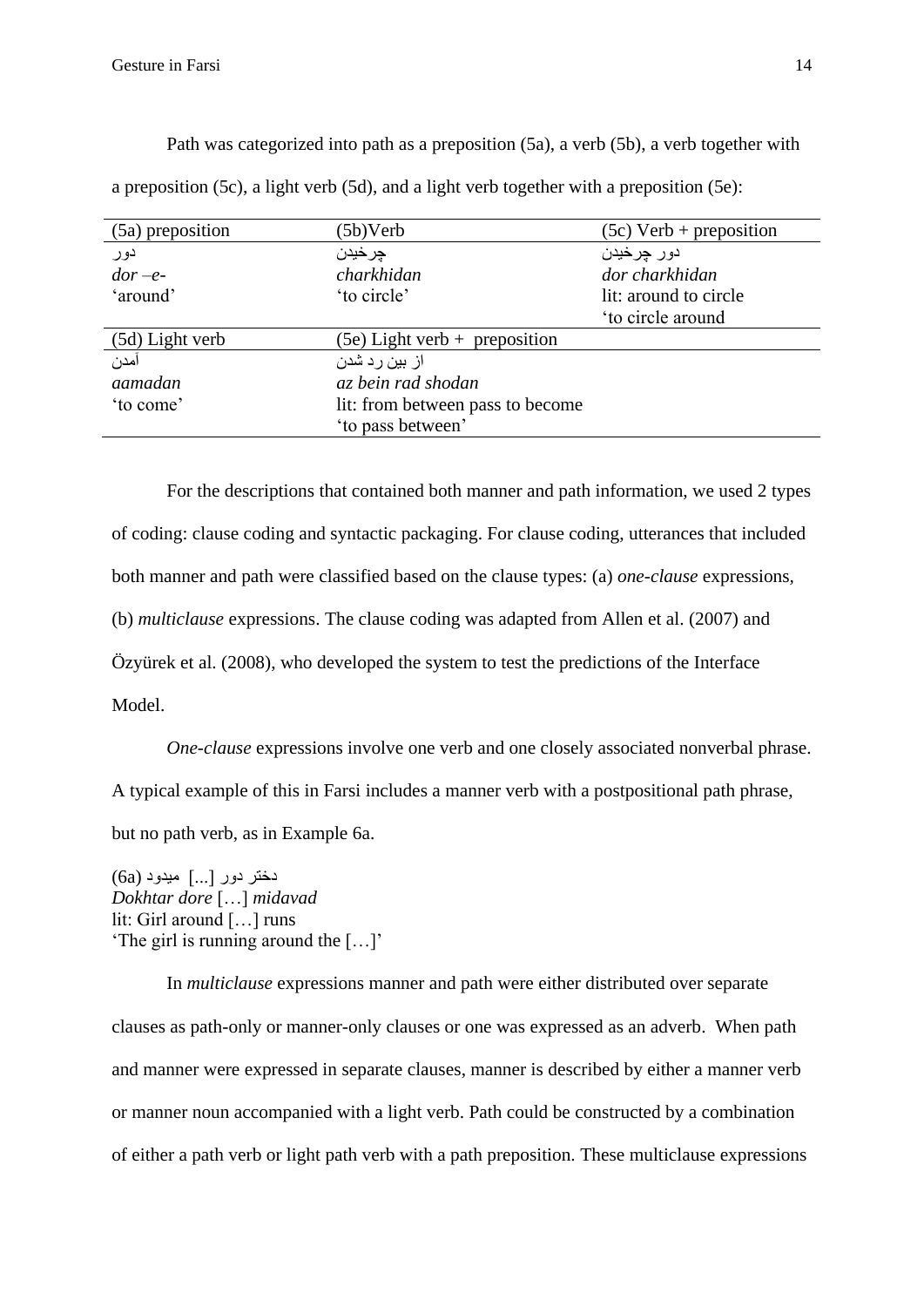are conjoined by discourse markers such as *va* [and] and *baad* [then] in Farsi, as in Example 6b.

راه میرفت و از روی ]...[ رفت باال (b6( '*rah miraft va az ruye* […] *raft bala'* lit: walk was going and from […] went up '[…] was walking and went up the […] '

When not expressed in separate path and manner clauses, manner could still be expressed separately as an adverb, along with a path preposition and a light verb, without a manner verb (6c, d) (see Appendix B for more examples). Note that in Farsi, adverbs may or may not be expressed as separate linguistic clauses, but the current coding of adverbial manners as separate clauses allows comparison with previous work testing the Interface

Model.

 دختر بدو بدو کنان به سمت ]...[رفت (c6( *dokhtar bodo bodo konan be samte* […] *raft* lit: Girl run run doing to direction of […] went 'The girl went toward the […] while running

دختر به حالت بدو بدو به سمت ]...[ رفت (d6( *Dokhtar be halate bodo bodo be samte* […] *raft* lit: Girl in manner run to direction of […] went 'The girl went toward the […] in a running manner'

For syntactic packaging, we examined manner and path information through the linguistic units they are encoded with. Therefore, we classified only the event descriptions that included both manner and path into one of the three categories: *Tight*, *Semi-Tight*, and *Loose*, based on Allen et al.'s (2007) study (see Examples 1-3).

*Gesture*. For each trial, the number of gestures produced was coded. The gestures were then classified as static or dynamic. Dynamic gestures were further classified into (1) manner only, (2) path only, and (3) path + manner together. Manner only gestures are those that enact the style of a motion without emphasizing the trajectory of the movement (e.g. circular movement of index finger without moving the arm to represent cartwheeling). Path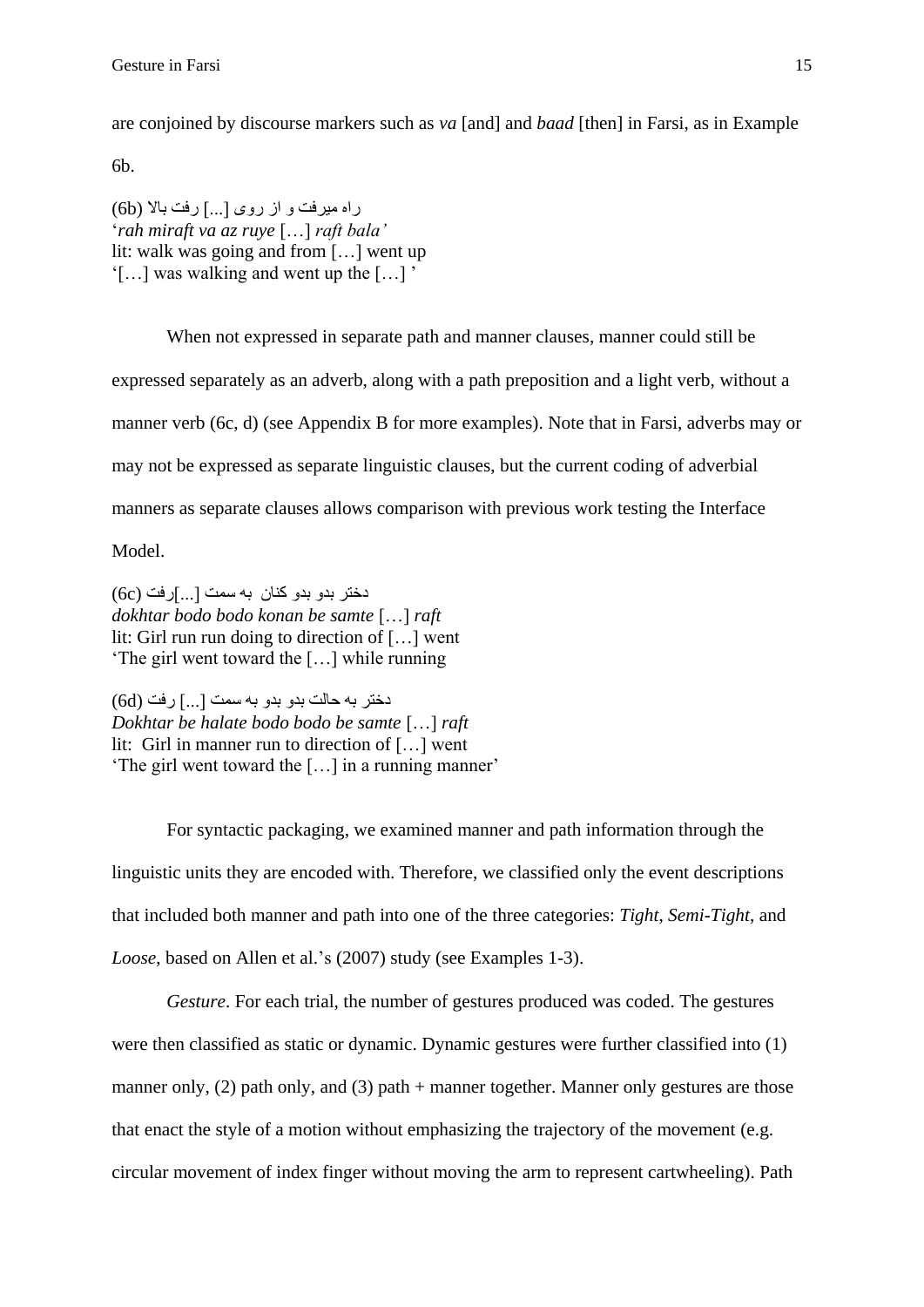only gestures show the direction of the movement without representing the manner (e.g. movement of index finger in an arc pattern along the horizontal axis from right to left to represent 'across'). Path + manner gestures take two forms: the conflated form contains both components simultaneously (e.g. circular movement of index finger along the horizontal axis from right to left to represent 'cartwheeling across'). The separate form still contains both gestures, but they are performed separately and serially. Figure 2 represents these three types of gestures.



*Figure 2.* Sample gestures that represent (a) a path only motion (e.g., across), (b) a manner only motion (e.g., cartwheeling), and (c) a path + manner (cartwheeling across).

*Word order and gesture*. For the path + manner trials where participants generated separate manner and path gestures, we coded the order in which these gestures were produced.

# *Reliability*

To establish reliability for speech, a second native Farsi speaker independently coded 20% of the data. The agreement between coders was  $96.4\%$  ( $n = 80$  trials) in assigning manner only, path only, path + manner categories to the descriptions and  $90.3\%$  ( $n = 80$ ) trials) in segmentation of speech into *Tight, Semi-Tight* and *Loose* categories. Furthermore, to establish the reliability of the coding system, a second coder randomly chose and mutely coded 20% participants' gestures. The agreement between coders was 97.4% (*n* = 80 trials) for gesture identification, 90.2 % ( $n = 80$  trials) for gesture category assignment (dynamic or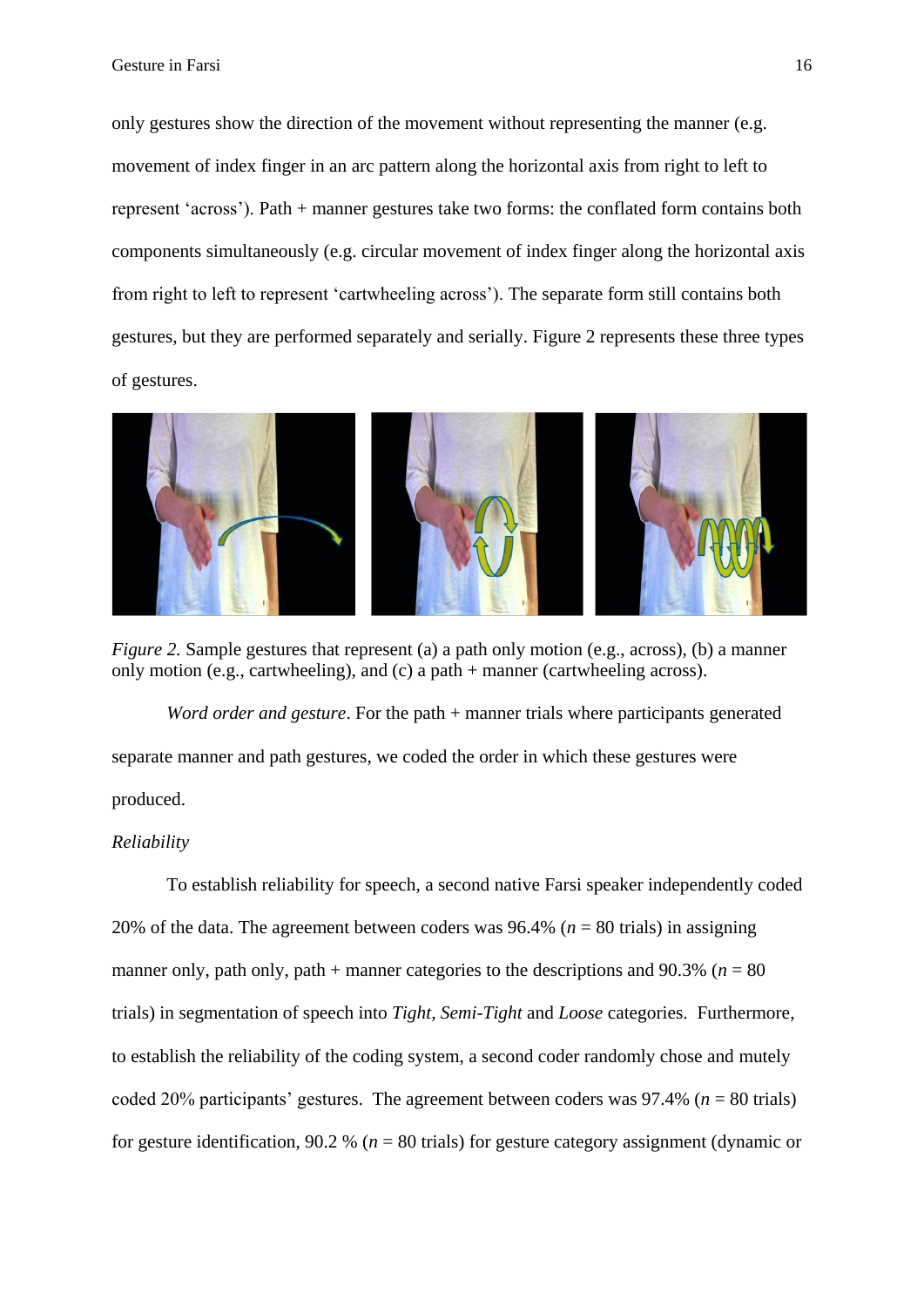static iconic gestures), and  $87.8\%$  ( $n = 80$  trials) for coding gestures that involved manner only, path only, and path + manner.

# **Results**

A total of 377 trials were included in the analyses. Three trials were excluded because the participant did not describe them. One participant's data was excluded as this person's gestures were out of the camera frame.

## *Speech analyses*

Participants expressed both manner (*M*= 86%, *SD* = 8.91) and path (*M*=89%, *SD*  $=12.31$ ) information in their speech and a Wilcoxon signed-rank test showed that there was no statistically significant difference between expressing these components in speech  $(Z = -1)$ .908,  $p = .364$ ). Even though manner could be expressed in the verbs, participants expressed manner in adverbial form more frequently than in any other forms ( $M = 75\%$ ,  $SD = 15.18$ ),  $X^2$  $(2, N = 324) = 137.35, p < .001$ . One possible reason for this is the difference between colloquial and formal forms in Farsi. Some manner-heavy verbs (e.g., *khazidan* 'crawling') appear more frequently in formal (e.g., in written language) than colloquial language. Avoiding such forms reflects the speaker's choice to use a colloquial style of speaking and remain consistent within that style. However, the same does not hold for all verbs in the set. Some of the verbs that express manner as noun  $+$  light verb combinations, e.g., "ley ley kardan" (lit = hop-hop doing) are perfectly acceptable in colloquial Farsi. Nevertheless, speakers' preference for expressing manner in adverbs reflects that even these cases may have been dispreferred in the current experiment. To our knowledge, there are no thorough investigations of the circumstances under which Farsi speakers shift their production from one form to another. Thus, we cannot offer a more conclusive explanation for the observed speech pattern, beyond emphasizing that each sentence in the set could have been expressed in a fashion consistent with either S-framed or V-framed languages, which makes this set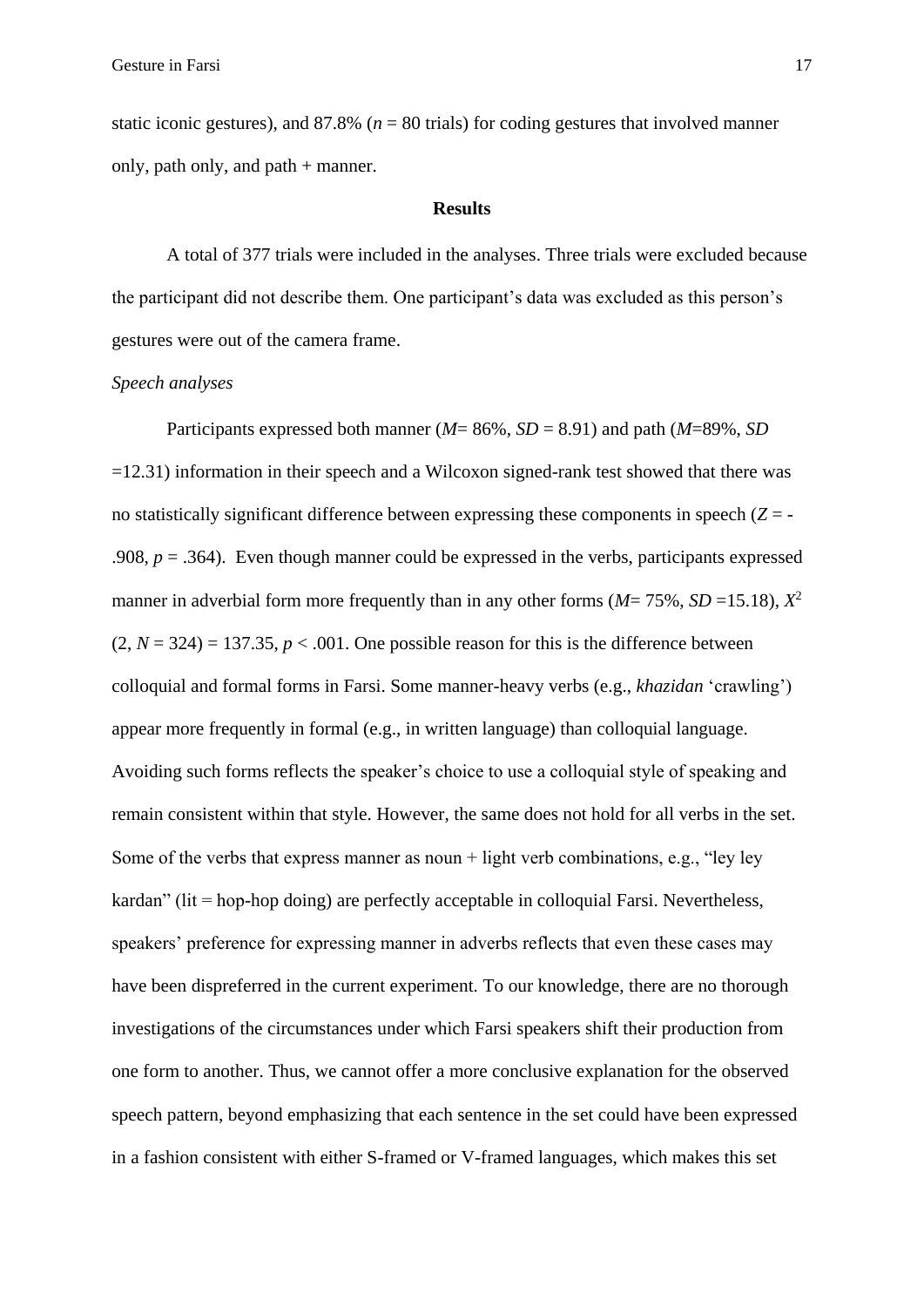distinct from a language such as Turkish. Paths were encoded with preposition + light verb more than any other construct,  $X^2$  (4,  $N = 345$ ) = 554.06,  $p < .001$  (see Figure 3 for the use of manner and path expressions in speech).



*Figure 3.* The percentages of manner and path expressions in speech among 377 sentences. The error bars indicate the standard error of mean.

### *Gesture analyses*

Participants produced a total of 527 gestures in 298 out of 377 trials. On average, 68% of these gestures were identified as dynamic iconic, 12% of gestures were static iconic and pointing, and 20% as beat gestures. In this paper, we only focused on dynamic iconic gestures that referred to motions in the clips. Participants produced significantly more path gestures than manner gestures or path + manner gesture together (conflated),  $X^2$  (2,  $N = 358$ )  $= 200.47, p < .001.$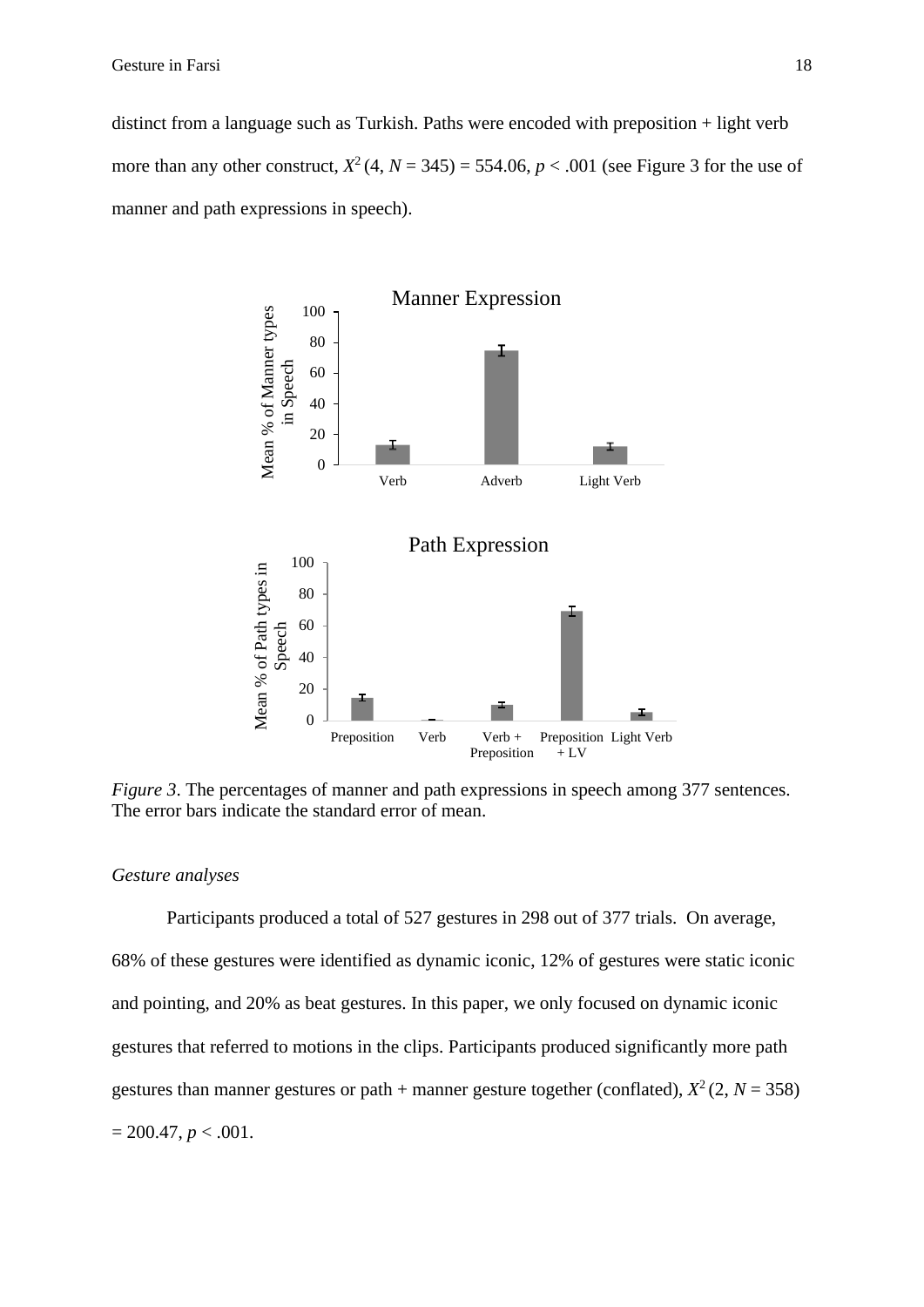For the trial-based analyses, we coded whether participants used only path, only manner, path + manner (separate) or path + manner (conflated) in each trial. As shown in Figure 4, the majority of dynamic gestures were identified as path only (*M*= 57%, *SD* =15.58) compared to manner only  $(M=12\%, SD=15.64)$ , path + manner (separate)  $(M=20\%, SD=15.64)$  $=16.98$ ), or path + manner (conflated) conflations (*M*=11%, *SD* =13.14),  $X^2$  (3, *N* = 268) = 164.01, *p* < .001. Participants predominantly produced path gestures that indicated the direction of the movement (e.g., toward the building).



*Figure 4.* The percentages of path only, manner only, path + manner (separate) and path + manner (conflated) gestures in 268 trials.

## *Speech – gesture relations*

To further explore the information represented for motion event expressions, we analyzed whether manner and path were conveyed in both speech and gesture or in one of the two. We found that manner and path were expressed differently in speech and gesture. Participants tended to encode path information in both speech and gesture,  $X^2(4, N=377)$  = 347.92,  $p < .001$ , whereas manner was mostly produced in speech only,  $X^2(4, N=377) =$ 369.98, *p* < .001 (Figure 5).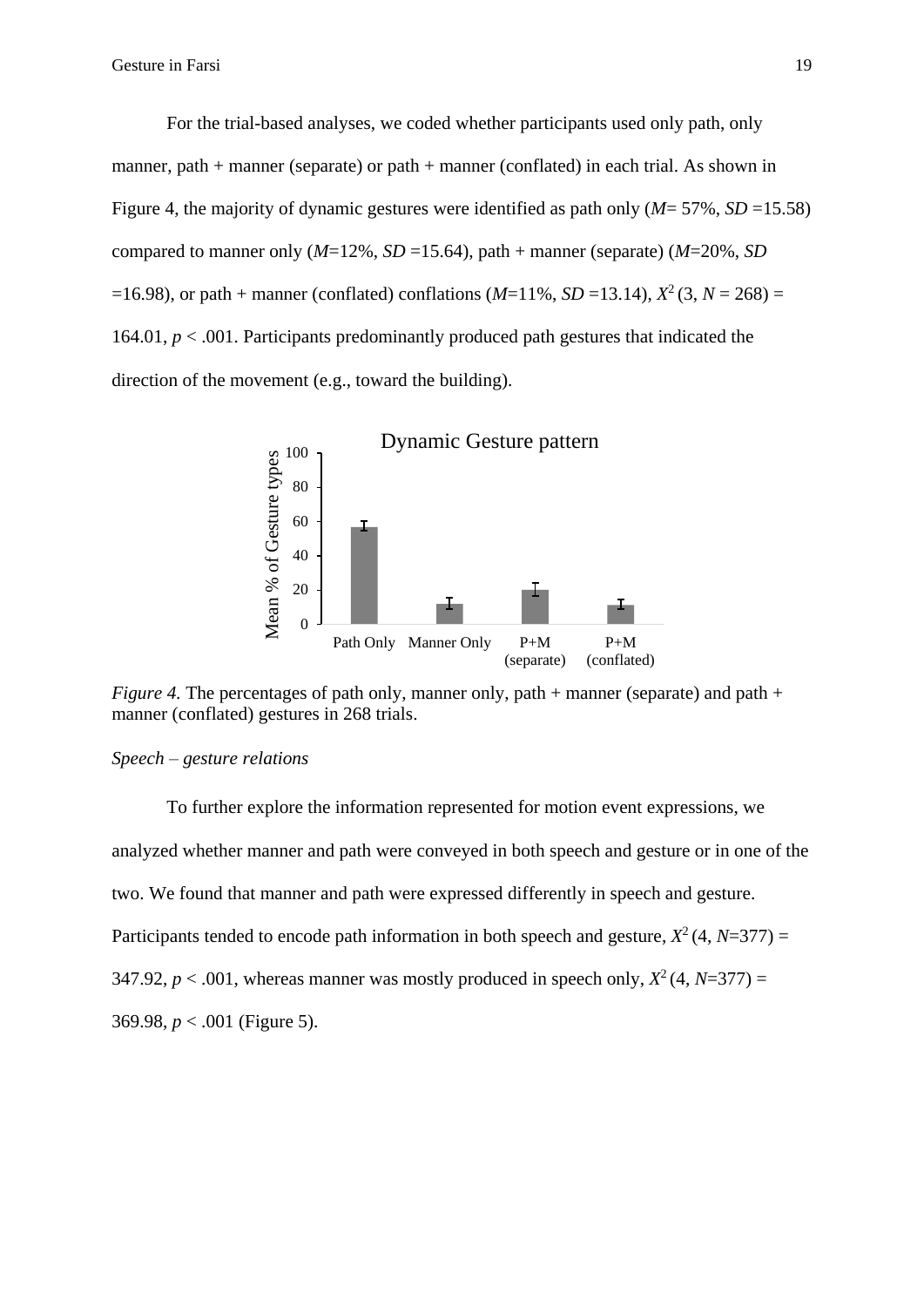

*Figure 5.* The distribution of the manner and path expressions in speech, gesture, and both. *Gestures in different clause types*

Of 277 utterances that included path and manner information, 17 were excluded from the analysis because they were not full clauses with verbs and were interrupted before completion. On average, 43% of these descriptions were encoded by one-clause and the rest (56%) by multi-clause expressions. Moreover, we investigated what type of gestures people produced depending on the clause type, out of all the event descriptions that included both manner and path. The results are summarized in Table 1. In this analysis, we included only data from clauses that were accompanied by dynamic gestures. The results showed that people predominantly produced path only gestures with their one-clause expressions,  $X^2(3, N^2)$  $= 89$ ) = 81.29, *p*<. 001. Such cases are depicted in the example below:

"دختر دور درخت میدود" *Dokhtar dore derakht midavad* lit: Girl around tree runs 'The girl is running around the tree' *Gesture:* an index finger moving spherically to represent 'around'

Moreover, according to previous studies, we would expect participants' gestures to overlap mostly with typologically congruent expressions, that is, more manner and path conflated gestures to overlap with one-clause expressions (Kita & Özyürek, 2003; Özyürek et al., 2005). However, the results did not support this. There was no reliable difference between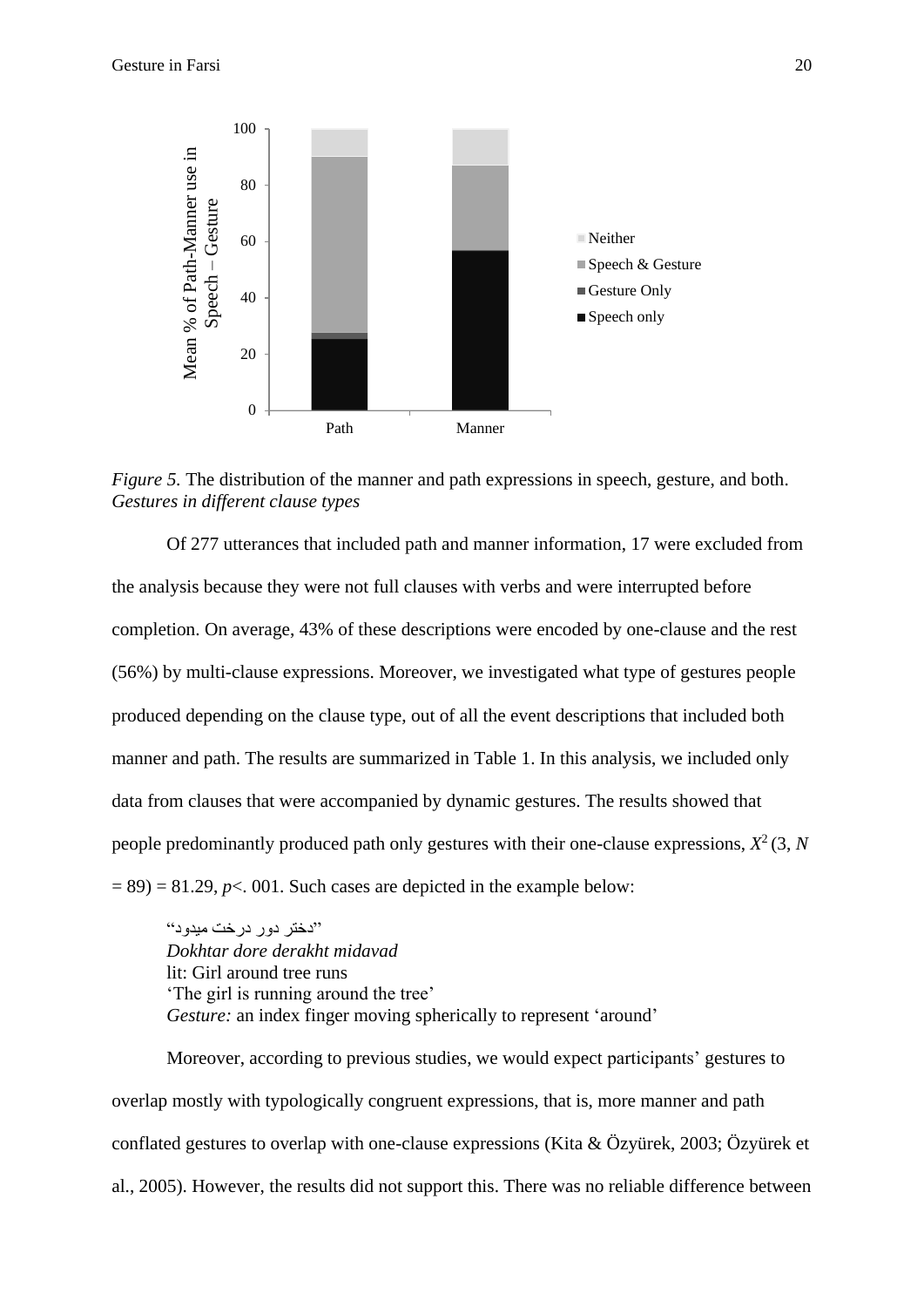the use of separate and conflated gestures in one-clause expressions,  $X^2(1, N = 18) = 0.22$ ,

*p*=.63 (see the example below).

."دختر ببر ببر به سمت در رفت" *Dokhtar bepar bepar be samte dar raft* lit: Girl hop hop to direction of door went 'The girl hopped toward the door' *Gesture:* In the case of separate gestures, both hands moved up and down repetitively to represent 'hopping,' followed by one of the hand moving forward on a horizontal axis to represent 'toward.' In the case of a conflated gesture, one of the hands moved up and down repetitively while also moving forward.

In multiclause expressions too, people predominantly used path-only gestures (52%),

 $X^2$  (3,  $N = 171$ ) = 90,  $p < .001$ . An example is given below.

دختر دوید, دور درخت چرخید *Dokhtar davido, dore derakht charkhid* lit: Girl ran, around tree circled 'The girl ran and circled around the tree' *Gesture:* the index finger moved spherically to represent 'around'

The results also revealed that the distribution of separate versus conflated gestures

differed only in the condition of multiclause expressions, such that there were more separate

gestures with this type of expression,  $X^2$  (3,  $N = 88$ ) = 54.1,  $p < .001$  (see the example below).

دختر چرخ فلک زد, رفت به سمت خانه *dokhtare charkho falak zado, raft be samte khane*  lit: Girl cartwheel hit, went to direction of home 'The girl cartwheeled and went toward home' *Gesture:* a circular movement of index finger followed by the index finger moving forward on horizontal axis

Table 1. The distribution of different gestures (path only, manner only, path + manner (separate), path + manner (conflated) and other trials among clause structure (One-clause and Multiclause) types in all of all the event descriptions that included both manner and path  $(N=260)$ .

|                                 | <b>Path Only</b> | <b>Manner Only</b> | $P + M$<br>(separate) | $P + M$<br>(conflated) | <b>Other</b> |  |
|---------------------------------|------------------|--------------------|-----------------------|------------------------|--------------|--|
| <b>One-Clause</b><br>$(n=158)$  | 59               | 12                 | 8                     | 10                     | 69           |  |
| <b>Multiclause</b><br>$(n=202)$ | 90               |                    | 51                    | 19                     | 31           |  |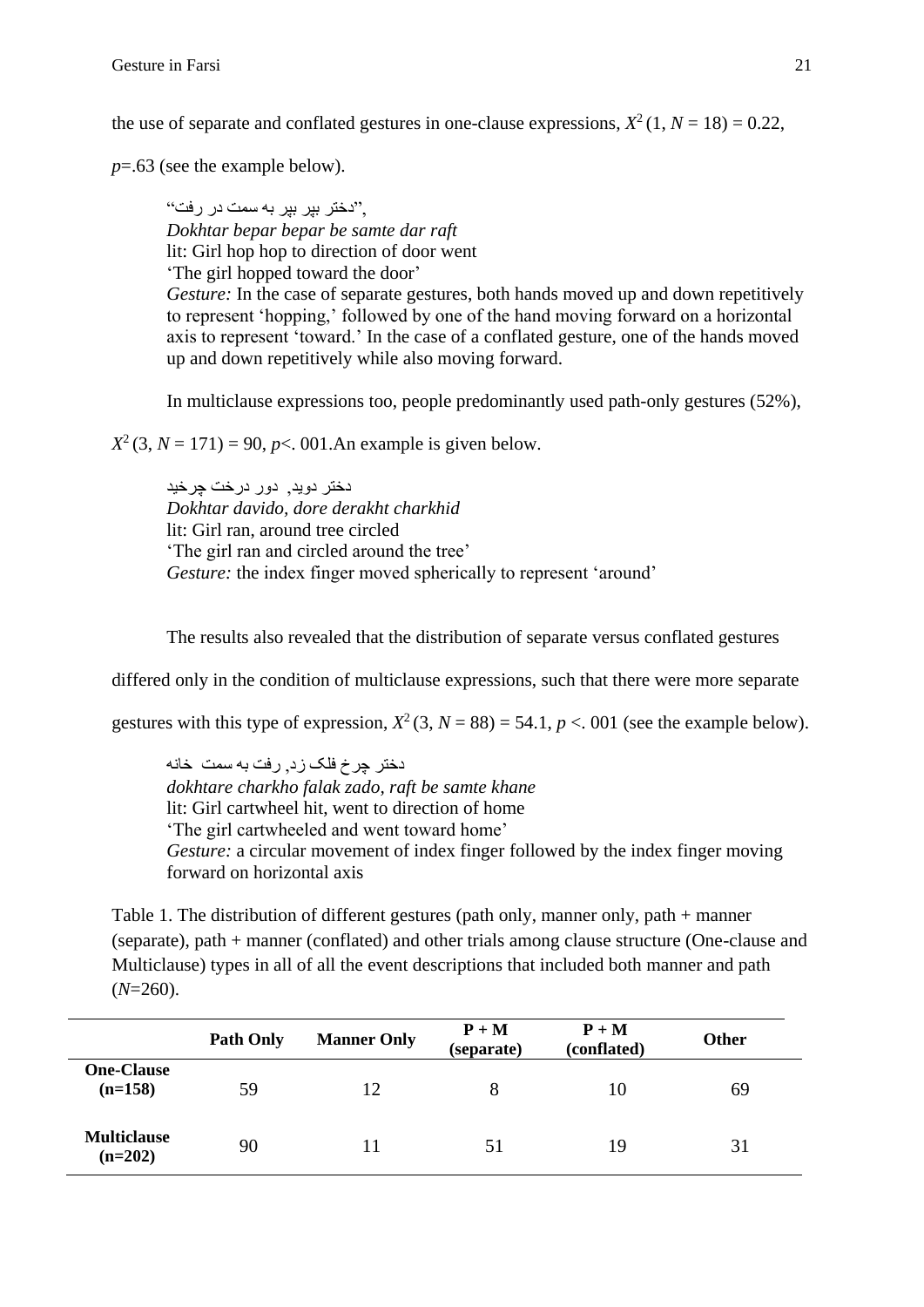## *Syntactic packaging and gesture type*

Another way of looking at the correspondence between speech and gesture is through the linguistic units that manner and path information are encoded by. To investigate whether the syntactic packaging in Farsi affects gestural expressions, we examined the type and pattern of gesture production when both manner and path were expressed in speech. First, in speech, participants used *Semi-Tight* packaging (58%) significantly more than other types: *Tight* (28%) and *Loose* (14%) syntactic packaging,  $X^2$  (2,  $N = 260$ ) = 76.95 *p* < 001. Second, analysis of gestures showed that path + manner (separate) gestures were produced more with *Semi-Tight* packaging compared to *Tight and Loose* packages,  $X^2(2, N = 56) = 23.56$ ,  $p < .001$ . Yet, in both *Semi-Tight* and *Tight* packages, people mostly used path only gestures,  $X^2(3, N = 1)$ 123) = 77.43,  $p < .001$  and  $X^2(3, N = 45) = 29.60$ ,  $p < .001$ , respectively. Having only 34 gestures in *Loose* packaged sentences, no significant difference was obtained for gesture type (see Table 2).

Table 2. The distribution of different gestures (path only, manner only, path + manner (separate), path + manner (conflated) and other trials among 3 syntactic packaging (Tight, Semi-Tight and Loose) types in 260 trials.

|                                     | <b>Path Only</b> | <b>Manner Only</b> | $P + M$<br>(separate) | $P + M$<br>(conflated) | <b>Other</b> |
|-------------------------------------|------------------|--------------------|-----------------------|------------------------|--------------|
| <b>Tight</b><br>Package<br>$(n=74)$ | 27               | 5                  | 6                     | 7                      | 29           |
| Semi-Tight<br>Package<br>$(n=150)$  | 69               | 9                  | 35                    | 10                     | 27           |
| Loose<br>Package<br>$(n=36)$        | 13               | $\overline{0}$     | 15                    | 6                      | 2            |

*Word order and gesture sequence* 

For this analysis, we included the trials that contained gestures for both manner and path ( $N = 58$ ). Four trials were excluded from the analyses because the speech either lacked path or manner information or the sentence was incomplete. The order of manner and path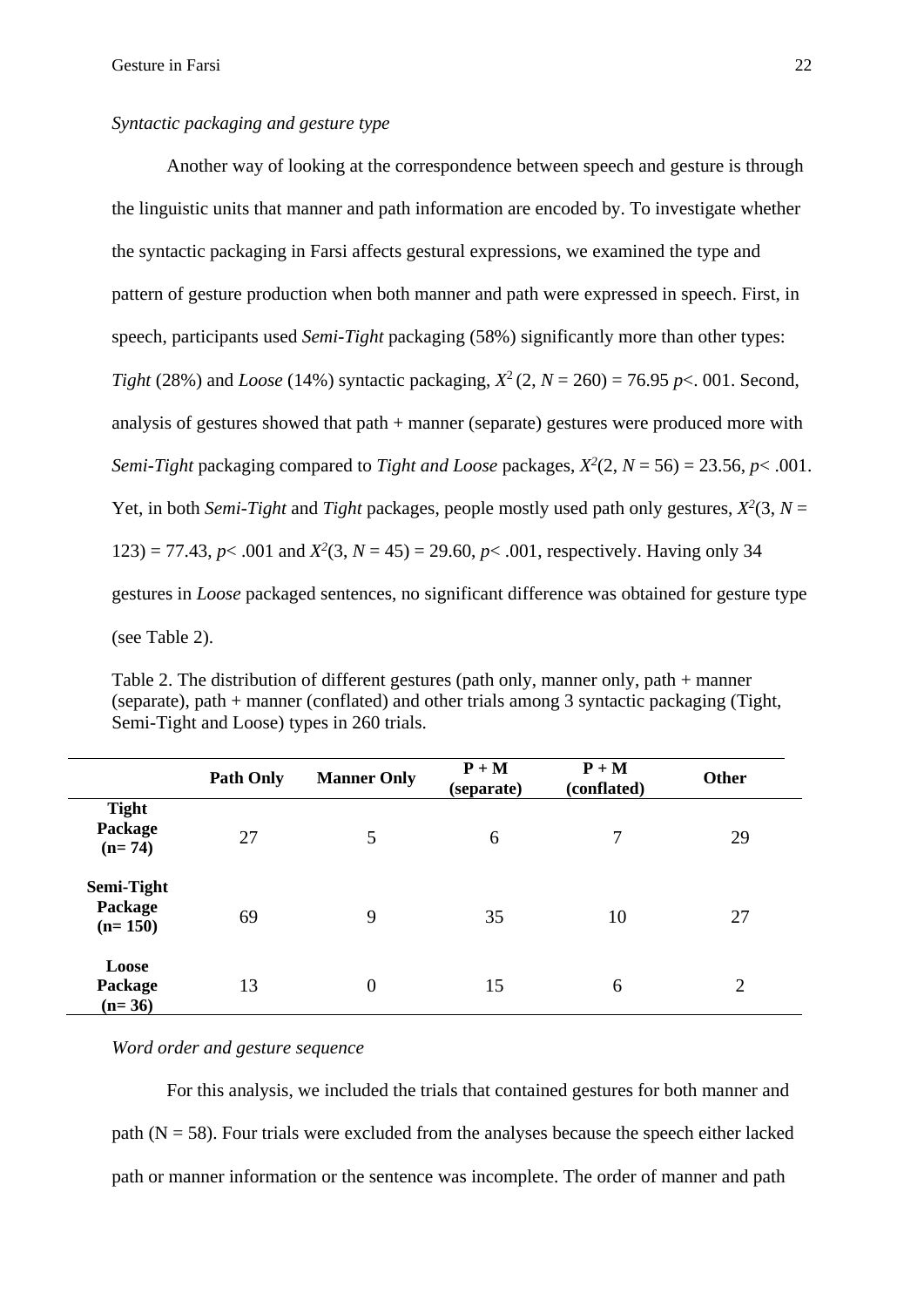expressions in gesture and speech (i.e., which one came first) was coded. Results showed that speakers often used gestures for manner information before path information,  $X^2(1, N = 54) =$ 46.29 *p*<. 001. Similar to the gesture patterns, in 98% of the cases, we observed the same word order sequence in people's utterances.

#### **Discussion**

To our knowledge, this is the first study on motion event conceptualization in speech and gesture in Farsi. We investigated how motion events are expressed in speech and gestures of the native speakers of Farsi, a language that has characteristics of both Talmy's S- and Vframed languages (Feiz, 2011; Verkerk, 2014). Critically, we used this language to test if linguistic variables such as clause structure, syntactic packaging of manner and path information and canonical word order determine the type and order of the produced gestures, as expected by the Interface Model (Kita & Özyürek, 2003).

## *Motion event expressions in speech and gesture*

Farsi speakers expressed manner and path components of motion events with similar frequency. The manner information was mostly expressed through adverbs, whereas prepositions and light verbs were used more to describe path of the events. In contrast to speech, participants' dynamic gestures mainly reflected the path, not the manner of motions. These findings are in line with other results from our lab, which indicate the predominant use of path gestures in contrast to manner gestures among both English and Turkish speakers (Karaduman et al., 2015). Using similar stimuli, we found that both English and Turkish speakers preferred to produce path gestures in tasks involving spontaneous gesture use or gesture-only expressions, regardless of the accompanying speech.

The results of our clause-level and syntactic packaging analyses, which point out the relationship between the processing units of language and gestural representations, provided additional evidence for the relation between gesture and language. Regardless of the clause type expressions (one-clause and multiclause) or syntactic characteristics (mainly for *Tight*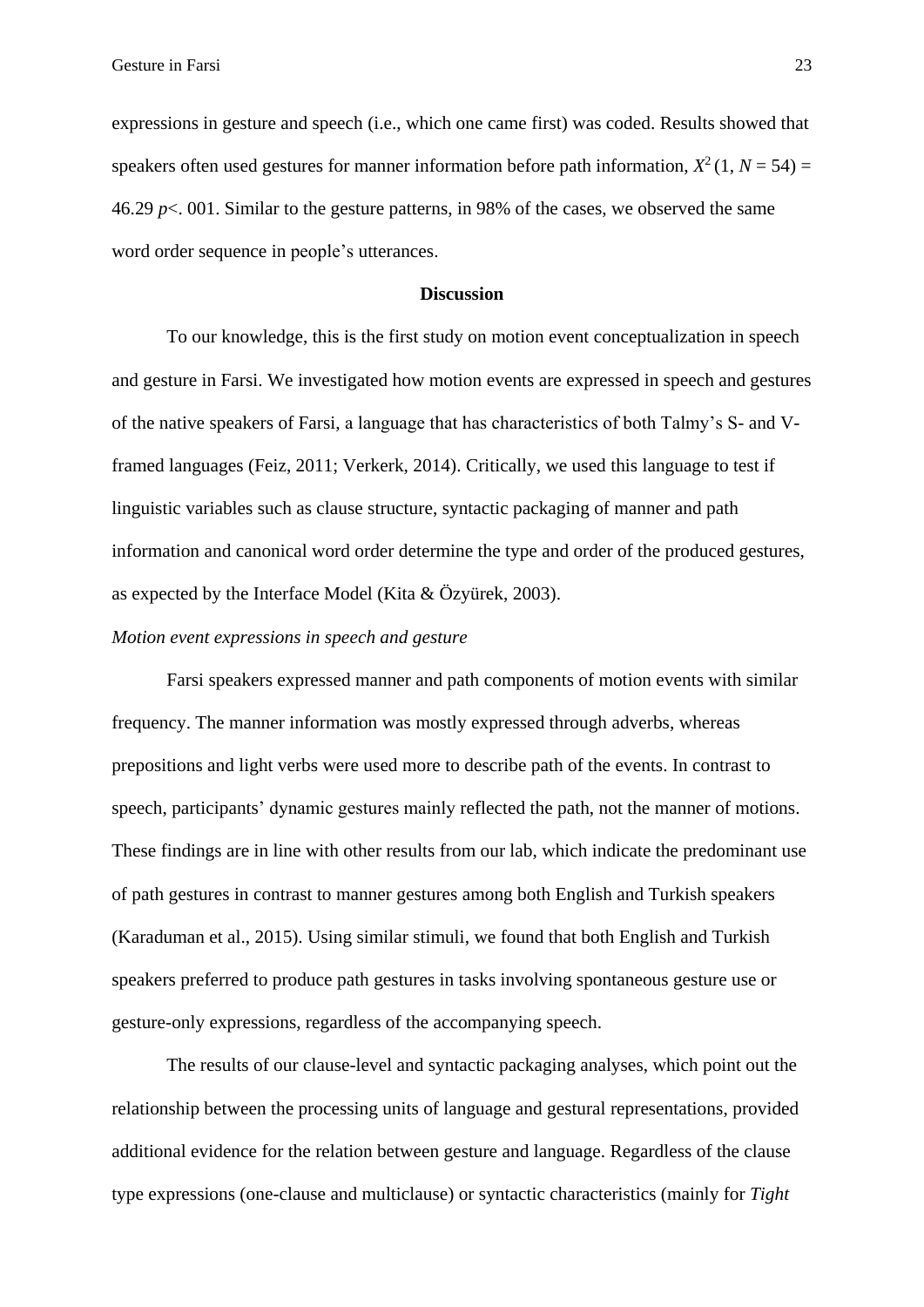and *Semi Tight* packaging) used in the speech, there was a bias for path gesture. Previous research showed that gestural representations were sensitive to linguistic packaging such that English speakers used conflation of manner and path gestures as a result of their *Tight*  packaging of path + manner in one-clause. In contrast, Turkish speakers used a combination of manner and path since their speech has characteristics of *Semi-Tight* packaging and multiclause structure (Allen et al. 2007; Kita & Özyürek, 2003; Özçalışkan et al., 2016; Özyürek et al. 2005; Özyürek et al. 2007). Although the expressions in Farsi could take any of the clausal and packaging forms, the predominance of path gestures regardless of linguistic expression of manner and path is not predicted by the Interface Model.

Other aspects of the data, however, can be taken as evidence in support of the Interface Model. First, in the examination of how path + manner gestures overlapped with the two types of clauses, we found that the distribution of separate versus conflated gestures differed in the condition of multiclause expressions. As expected by the Interface Model, there were more separate gestures produced with the multiclause expressions. Second, the findings from the syntactic packaging are in line with the clause analysis; despite the prevalence of path gestures in all types of syntactic packaging, the path + manner (separate) gestures were produced more often in trials where manner and path were separated in two linguistic units (28.5%) (*Semi-Tight* packaging) than trials with *Tight* expression of manner and path information (13.5%).

Why do Persian, Turkish and English speaking participants prefer path gestures to manner gestures? We cannot answer this question with certainty, but we will discuss several possibilities. Dominance of path gestures might be the salience of path compared to manner for event descriptions (Talmy, 2000). According to Slobin (2004) "people are led to focus on and elaborate manner if they use a language with high codability in this domain" (p. 237) Consequently, Slobin attributes saliency differences in encoding motion event components to the lexicalization patterns in languages. S-framed languages tend to include more information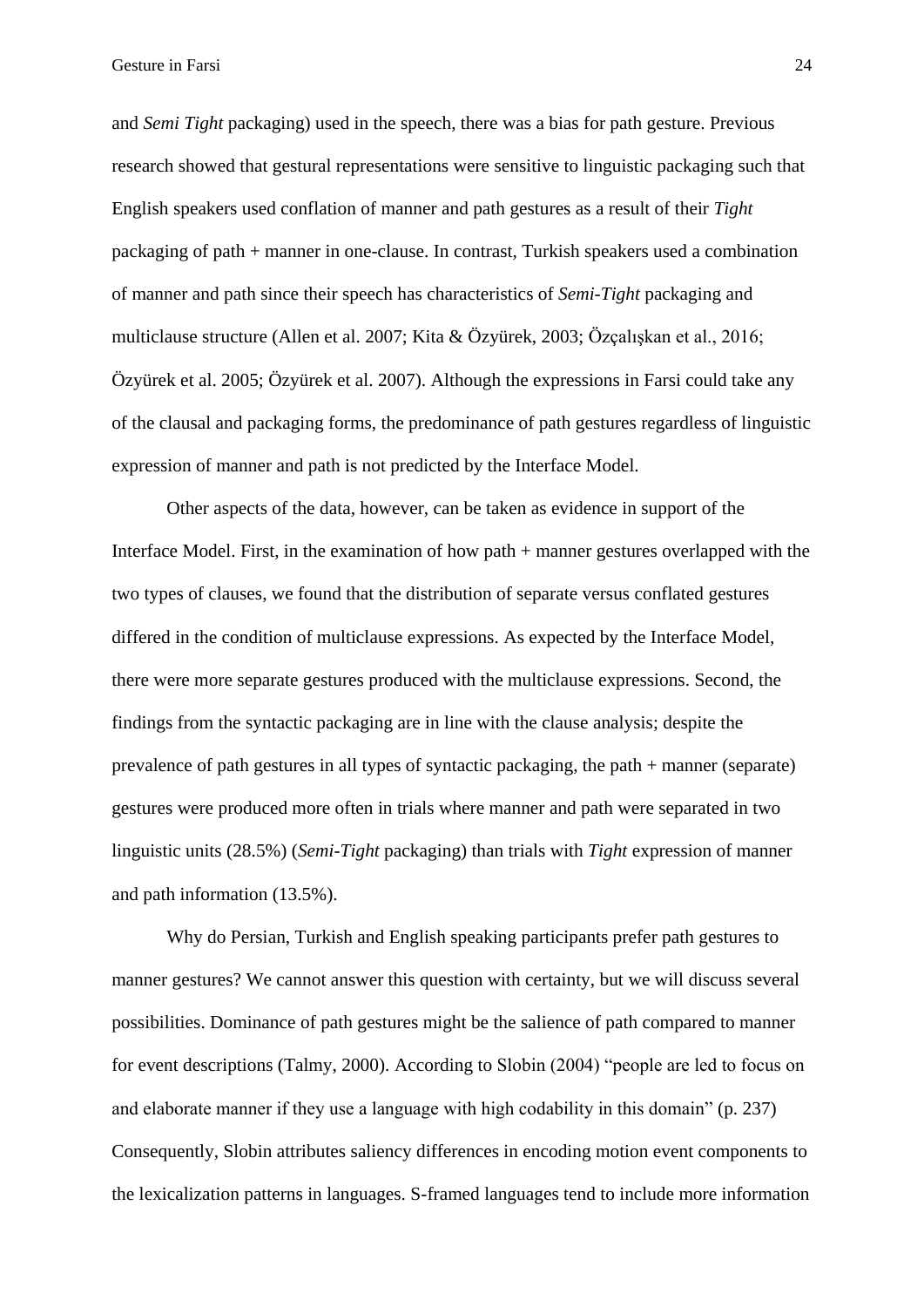about path than V-framed languages. As another categorization system, Ibarretxe-Antuñano (2004a, 2004b) argues that languages regardless of their typological differences can be classified on the basis of their path saliency. Ibarretxe-Antuñano (2009) presented six factors that contribute to the degree to which a given language is high-path-salient: 1) the preponderance of path particles, 2) the final position of verb in the canonical word order, 3) the tolerance for verb omissions, 4) the existence of dummy verbs, 5) cultural systems in which space and motion play important role, and 6) free word order in the oral language. Farsi possesses three of the above factors. First, it stands out by its preponderance of path particles. Farsi speakers extensively rely on combinations of light verbs and rich set of locative marker prepositions in their expressions of paths. Second, Farsi is a verb-final language. Third, although in Farsi adverbs usually come before the verbs, the other elements of a sentence can move freely around, especially in the spoken language. Thus, Farsi allows expressing path elements in several places in the sentence. On the other hand, manner verbs are few in Farsi, and it has been argued that manner is less salient in languages with limited manner verbs (Matsumoto, 2003, Slobin, 2004, Verkerk, 2013). In short, the predominance of path gestures in Farsi may be in part due to the path-salient nature of the language. However, this explanation does not apply to Turkish and English, in which we found a similar pattern of path predominance in gestures.

The path-bias could also be due to the nature of the videos, in which path information could be more salient than manner information. This would not be the case. People talked about path and manner information in similar frequency. If the stimuli were path prominent, we would obtain more path than manner information in both modalities.

Finally, the predominance of path gestures may stem directly from how people represent events. In event representations, some components are more noticeable than others, which is essential to language production in guiding the mappings between conceptual structures and linguistic systems (Fisher, 1996; Grimshaw, 1981; Pinker, 1989). One example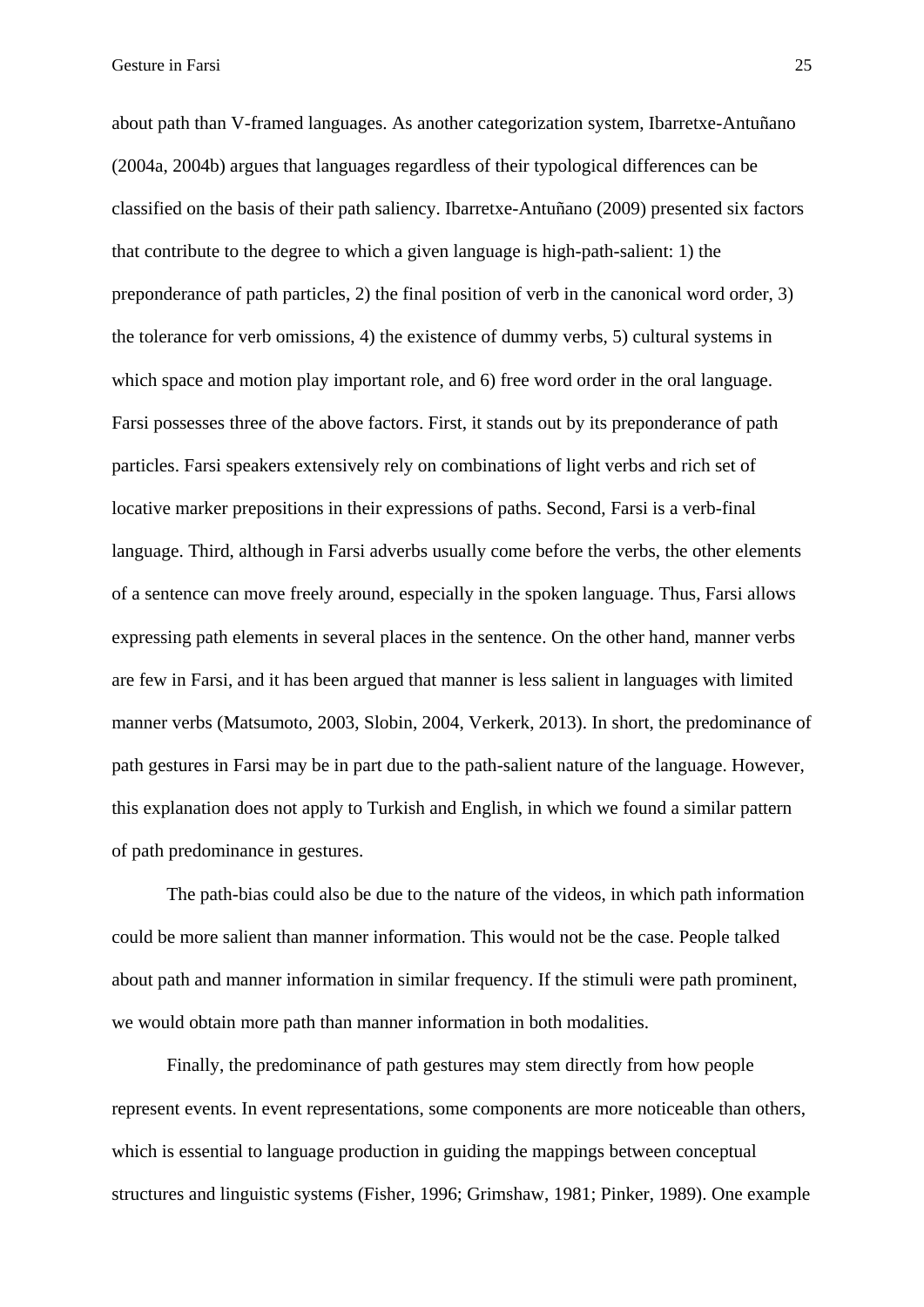of prominence in conceptual structure is evident in asymmetries between source and goal of motion. In the case of source – goal relationship, children and adults show a 'goal bias' as they are more likely to mark the information about goals of motion events accurately than the sources of motion events (Clark & Carpenter, 1989; Fisher, Hall, Rakowitz, & Gleitman, 1994; Lakusta & Landau, 2005; Lakusta, Wagner & Landau, 2007; Papafragou, 2010). Although some researchers might only interpret this bias as an asymmetry between goal and source of information, this bias can also be regarded as attention to the *path* of an intended goal. For example, Gergely and colleagues (1995) showed that 12-month-old infants looked longer when an agent did not take the most direct path to its intended goal, suggesting the infants were surprised by the failure to directly follow intentions. Furthermore, infant studies also suggest that extracting path information within motion events develops earlier than extracting manner information in non-linguistic dynamic events (Pruden et al., 2012, 2013). Finally, in a study where 2.5-year-old English-, Japanese -, and Spanish-speaking children were tested to construe novel verbs, they highly relied on the path information regardless of their language-specific encoding of manner and path information. Overall, these studies suggest that children prefer salient information in the environment such as *goal – directed* actions or the *path* information that leads to the goal. Taken together, the prominence of path, namely 'path bias', in both speech and gesture could be in part due to the characteristics of Farsi, but most likely also has universal origins in the nature of the representational system. As such, it introduces a new constraint on models of language-gesture interaction that otherwise expect a close correspondence between the utterance and the accompanying gestures.

The present study also investigated the relationship between word order and gesture sequence, a question mostly ignored in the past research. The little work that has explored the issue has demonstrated that the SOV word order emerges even in the gestures of speakers of languages without the SOV constructs, suggesting that there is a cognitive preference for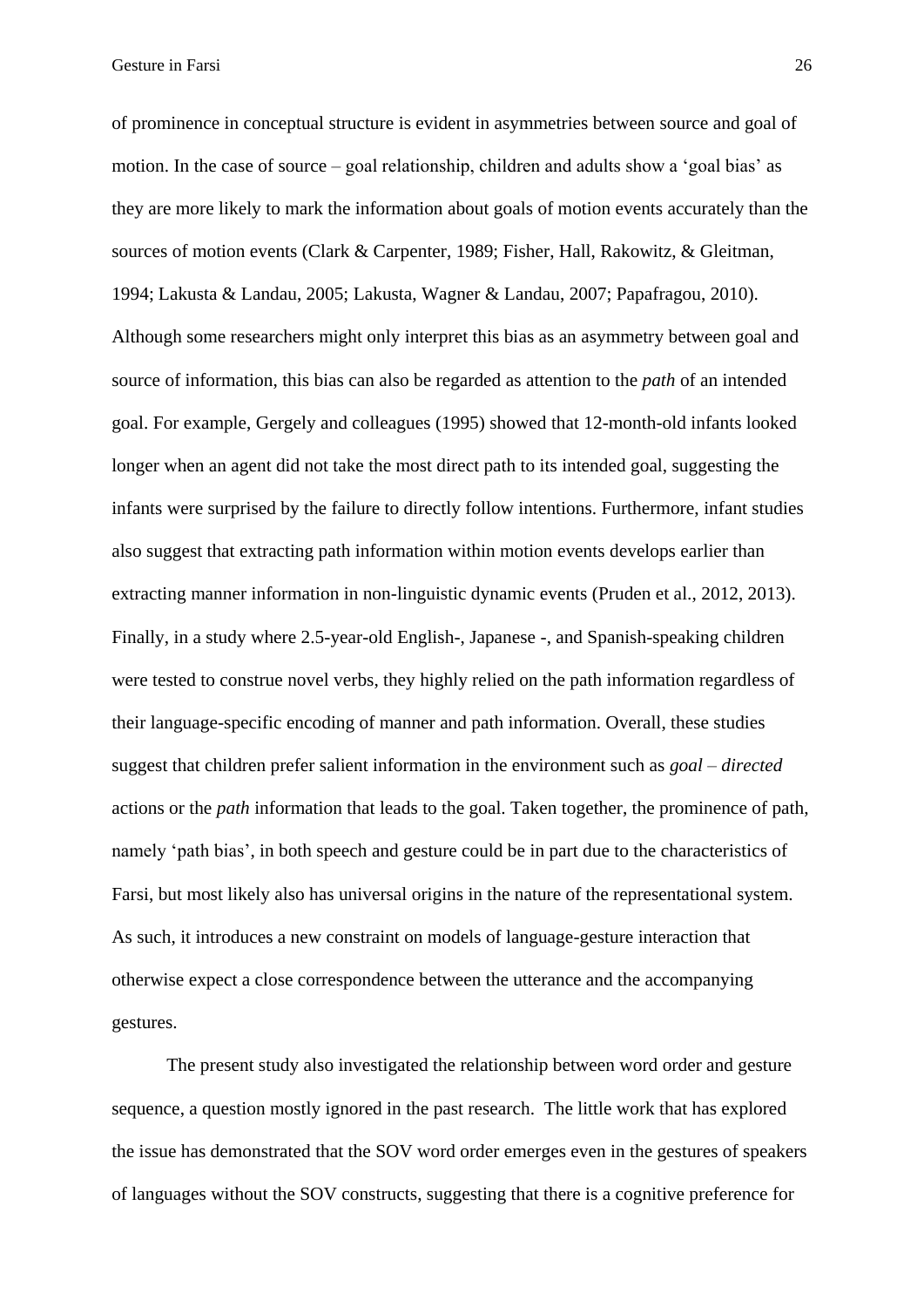this order (Gibson et al., 2013; Goldin-Meadow et al., 2008; Futrell et al., 2015). Recently, Özçalıskan, Lucero and Goldin-Meadow (2016) tested whether the order of motion elements (Figure – Ground – Action) found in a particular language affects the way speakers of that language represent the motion events in their gestures with both spontaneous speech production and in gesture only condition. They found that English- and Turkish-speakers displayed cross-linguistic differences in the way they ordered motion elements (Figure-MOTION-Ground vs. Figure-Ground-MOTION) in their speech and gestures, only during online production of language. The cross-linguistic differences did not appear during offline language condition when they produced only gestures without speech. Our results also indicated that gesture sequences followed the same order as their linguistic counterparts during speaking. In describing motion events, manner gestures that were expressed as adverbs in speech occurred before path gestures that were mainly expressed as a combination of preposition and light verbs at the final part of the sentence. This finding is compatible with the role of language-specific encoding on gesture use as claimed by the Interface Model.

To summarize, we found evidence in favor of the influence of language on gesture production as postulated by the Interface model. However, our results also revealed an important constraint on this relationship, namely the predominance of path gestures regardless of the accompanying linguistic construct. These findings call for closer inspection of factors involved in language-gesture interaction.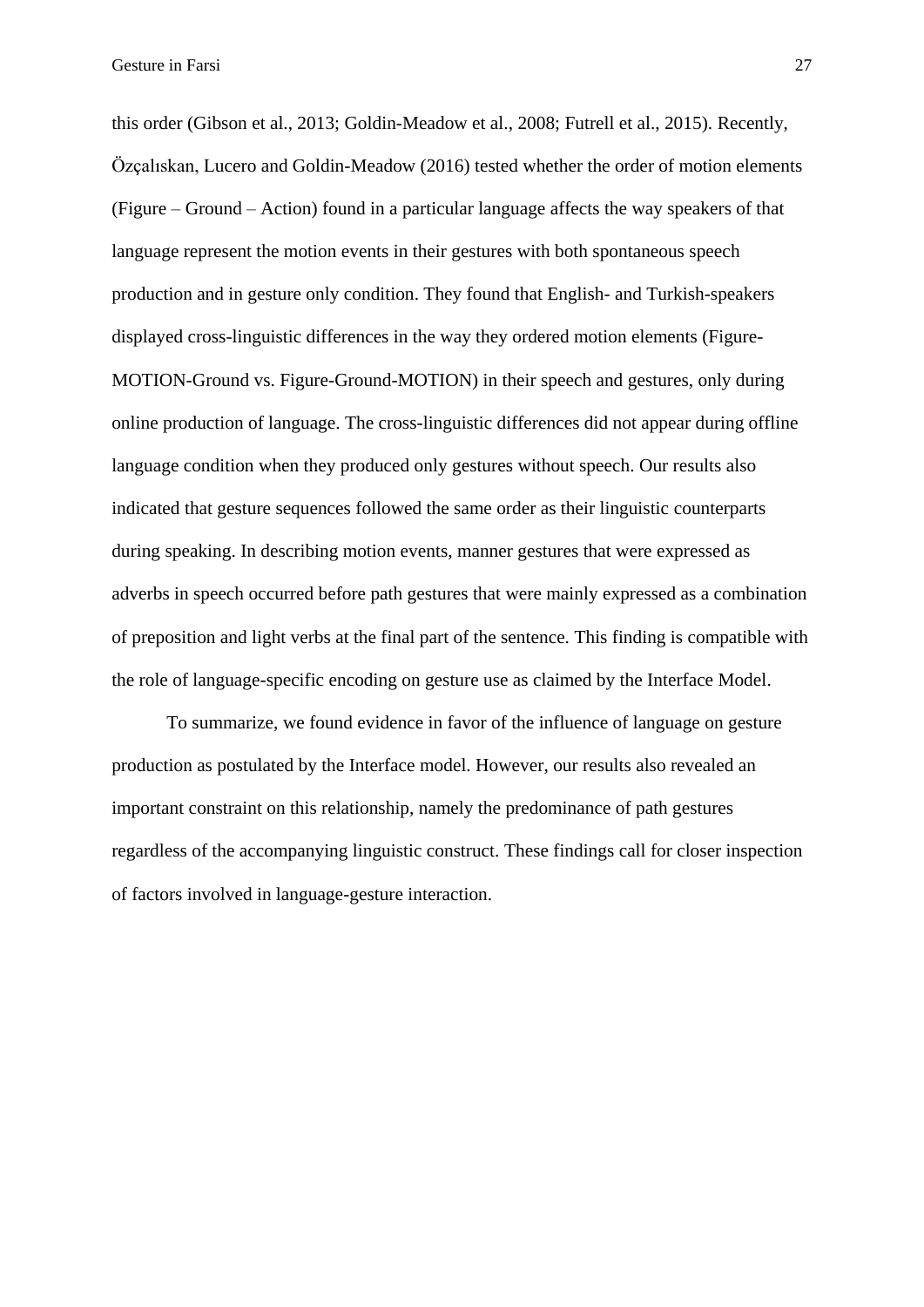#### References

- Alibali, M. W. (2005). Gesture in spatial cognition: Expressing, communicating, and thinking about spatial information. *Spatial Cognition and Computation*, *5*(4), 307-331.
- Alibali, M. W., Kita, S., & Young, A. J. (2000). Gesture and the process of speech production: We think, therefore we gesture. *Language and Cognitive Processes*, *15*(6), 593-613.
- Allen, S., Özyürek, A., Kita, S., Brown, A., Furman, R., Ishizuka, T., & Fujii, M. (2007). Language-specific and universal influences in children's syntactic packaging of manner and path: A comparison of English, Japanese, and Turkish. *Cognition*, *102*(1), 16-48.
- Berman, R. A., & Slobin, D. I. (1994). Narrative structure. In R. A. Berman & D. I. Slobin (Eds.) *Relating events in narrative: A crosslinguistic developmental study*, (pp. 39-84). Hillsdale, NJ: Lawrence Erlbaum Associates.
- Boroditsky, L. (2001). Does language shape thought?: Mandarin and English speakers' conceptions of time. *Cognitive Psychology*, *43*(1), 1-22.
- Butterworth, B., & Hadar, U. (1989). Gesture, speech and computational stages: A reply to McNeill. *Psychological Review, 96*, 168-174.
- De Ruiter, J. P. (2007). Postcards from the mind: The relationship between speech, imagistic gesture, and thought. *Gesture*, *7*(1), 21-38.
- Choi, S., & Bowerman, M. (1991). Learning to express motion events in English and Korean: The influence of language-specific lexicalization patterns. *Cognition*, *41*(1), 83-121.
- Clark, E. V. (1973). What's in a word? On the child's acquisition of semantics in his first language. In T. E. Moore (Ed.), *Cognitive development and the acquisition of language* (pp. 65-110). New York: Academic Press.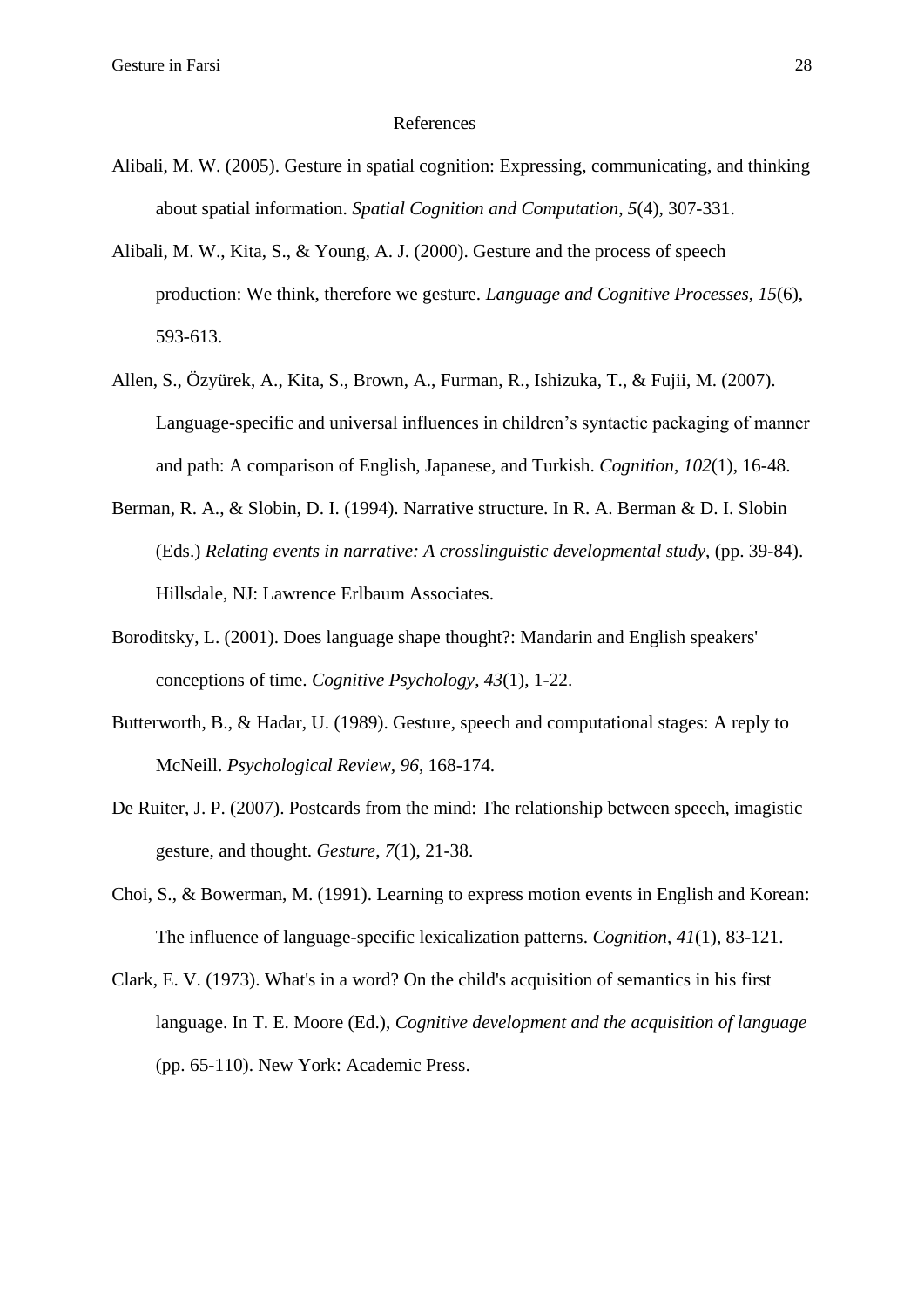- Clark, E. V., & Carpenter, K. L. (1994). The notion of source in language acquisition. In P. Bloom (Ed.), *Language acquisition: Core readings* (pp. 251–284). Cambridge, MA: The MIT Press.
- Fisher, C., Hall, D. G., Rakowitz, S., & Gleitman, L. (1994). When it is better to receive than to give: syntactic and conceptual constraints on vocabulary growth. In L. Gleitman, & B. Landau (Eds.), *Acquisition of the Lexicon* (pp. 333–375). Cambridge: The MIT Press.
- Gergely, G., Nadasdy, Z., Csibra, G., & Biro, S. (1995). Taking the intentional stance at 12 months of age. *Cognition, 56*, 165–193.
- Feiz, P. (2011). Traveling through space in Persian and English: a comparative analysis of motion events in elicited narratives. *Language Sci*ences, *33*(3), 401–416.
- Fisher, C. (1996). Structural limits on verb mapping: The role of analogy in children's interpretations of sentences. *Cognitive Psychology*, *31*(1), 41-81.
- Folli, R., Harley, H., & Karimi, S. (2005). Determinants of event type in Persian complex predicates. *Lingua*, *115*(10), 1365-1401.
- Futrell, R., Hickey, T., Lee, A., Lim, E., Luchkina, E., & Gibson, E. (2015). Cross-linguistic gestures reflect typological universals: A subject-initial, verb-final bias in speakers of diverse languages. *Cognition*, *136*, 215-221.
- Gergely, G., Nádasdy, Z., Csibra, G., & Biro, S. (1995). Taking the intentional stance at 12 months of age. *Cognition*, *56*(2), 165-193.
- Gibson, E., Piantadosi, S. T., Brink, K., Bergen, L., Lim, E., & Saxe, R. (2013). A noisychannel account of crosslinguistic word-order variation. *Psychological Science*, *24(7),* 1079-1088.
- Gleitman, L., & Papafragou, A. (2005). Language and thought. In K. Holyoak & R. Morrison (Eds.), *Cambridge Handbook of Thinking and Reasoning* (pp. 633-661). Cambridge: Cambridge University Press.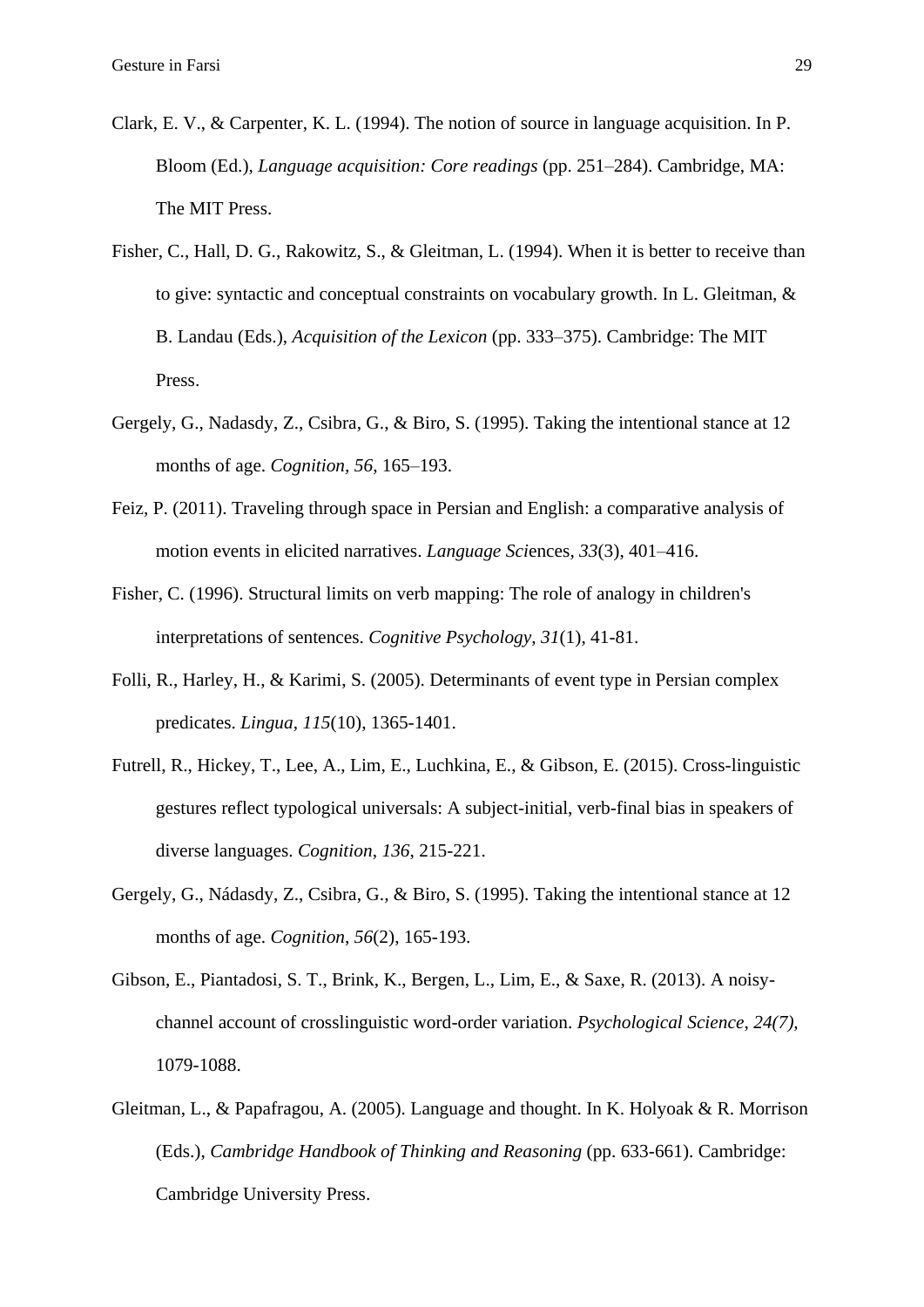- Gleitman, L.R. & Papafragou, A. (2013). Relations between language and thought. In D. Reisberg (Ed.), *Handbook of Cognitive Psychology* (pp. 504-523). New York: Oxford University Press.
- Goldin-Meadow, S., So, W. C., Özyürek, A., & Mylander, C. (2008). The natural order of events: How speakers of different languages represent events nonverbally*. Proceedings of the National Academy of Sciences, 105(27),* 9163 - 9168.
- Goldin-Meadow, S. (2003). *Hearing gesture: How our hands help us think*. Cambridge, MA: Harvard University Press.
- Goldin-Meadow, S., & Alibali, M. W. (2013). Gesture's role in speaking, learning, and creating language. *Annual Review of Psychology*, *64*, 257.
- Grimshaw, J. (1981). Form, function, and the language acquisition device. In C. L. Baker & J. J. McCarthy (Eds.), *The logical problem of language acquisition* (pp. 165–182). Cambridge, MA: The MIT Press.
- Göksun, T., Lehet, M., Malykhina, K., & Chatterjee, A. (2015). Spontaneous gesture and spatial language: Evidence from focal brain injury. *Brain and Language*, *150*, 1-13.
- Hostetter, A. B., & Alibali, M. W. (2008). Visible embodiment: Gestures as simulated action. *Psychonomic Bulletin & Review*, *15*(3), 495-514.
- Ibarretxe-Antuñano, I. (2009). Path Salience in Motion Events. In J. Guo, E. Lieven, N. Budwig, S. Ervin-Tripp, K. Nakamura, & S. Ozcaliskan (Eds*.), Crosslinguistic Approaches to the Psychology of Language: Research in the Tradition of Dan Isaac Slobin* (pp. 403-414). New York: Psychology Press.
- Ibarretxe-Antuñano, I. (2004a). Motion events in Basque narratives. In S. Strömqvist & L. Verhoeven (Eds.), *Relating events in narrative: Typological and contextual perspectives* (pp. 89–111). Hillsdale, NJ: Lawrence Erlbaum Associates.
- Ibarretxe-Antuñano, I. (2004b). Language typologies in our language use: the case of Basque motion events in adult oral narratives. *Cognitive Linguistics, 15(3),* 317–349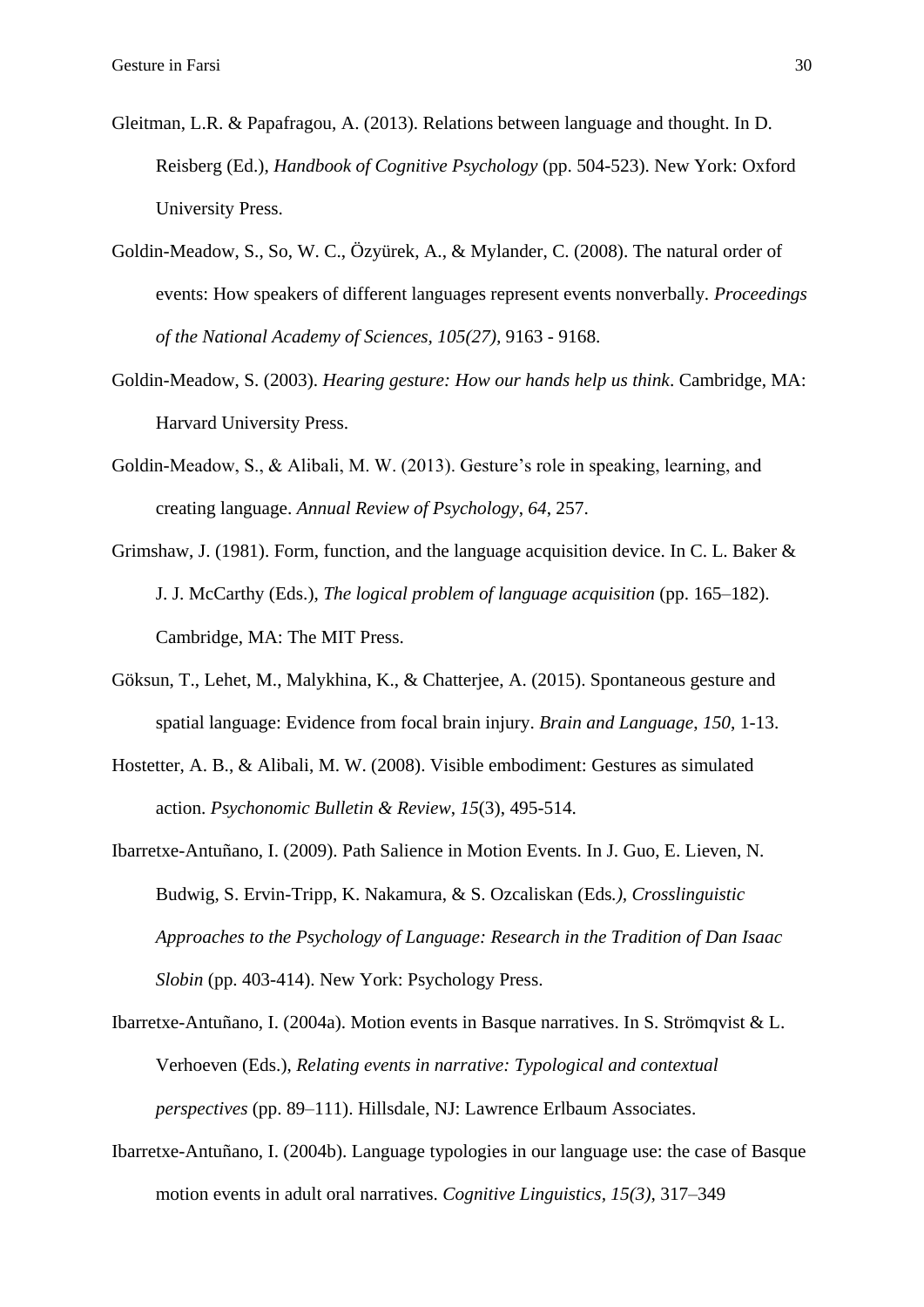- Karaduman, A. N., Çatak, E. N., Bahtiyar. S., Göksun, T., (March, 2015). *The role of gestures in describing motion in English and Turkish*. Poster presented at the International Conference on Psychological Science, Amsterdam, Netherlands.
- Kita, S. (2000). How representational gestures help speaking. In D. McNeill (Ed.), *Language and gesture* (pp. 162-185). Cambridge: Cambridge University Press.
- Kita, S., & Özyürek, A. (2003). What does cross-linguistic variation in semantic coordination of speech and gesture reveal?: Evidence for an interface representation of spatial thinking and speaking. *Journal of Memory and Language*, *48*(1), 16-32.
- Kita, S., Özyürek, A., Allen, S., Brown, A., Furman, R., & Ishizuka, T. (2007). Relations between syntactic encoding and co-speech gestures: Implications for a model of speech and gesture production. *Language and Cognitive Processes*, *22*(8), 1212-1236.
- Krauss, R. M., Chen, Y., & Gottesman, R. F. (2000). Lexical gestures and lexical access: A process model. In D. McNeill (Ed.), *Language and gesture* (pp. 261-283). Cambridge: Cambridge University Press.
- Lakusta, L., & Landau, B. (2005). Starting at the end: The importance of goals in spatial language. *Cognition*, *96*, 1–33.
- Lakusta, L., Wagner, L., O'Hearn, K., & Landau, B. (2007). Conceptual foundations of spatial language: Evidence for a goal bias in infants. *Language Learning and Development*, *3*(3), 179-197.
- Landau, B., & Jackendoff, R. (1993). Whence and whither in spatial language and spatial cognition?. *Behavioral and Brain Sciences*, *16*(02), 255-265.
- Matsumoto, Y. (2003). Typologies of lexicalization patterns and event integration: Clarifications and reformulations. In S. Chiba et al. (Eds.), *Empirical and Theoretical Investigations into Language: A Festschrift for Masaru Kajita (pp. 403-418). Tokyo:* Kaitakusha.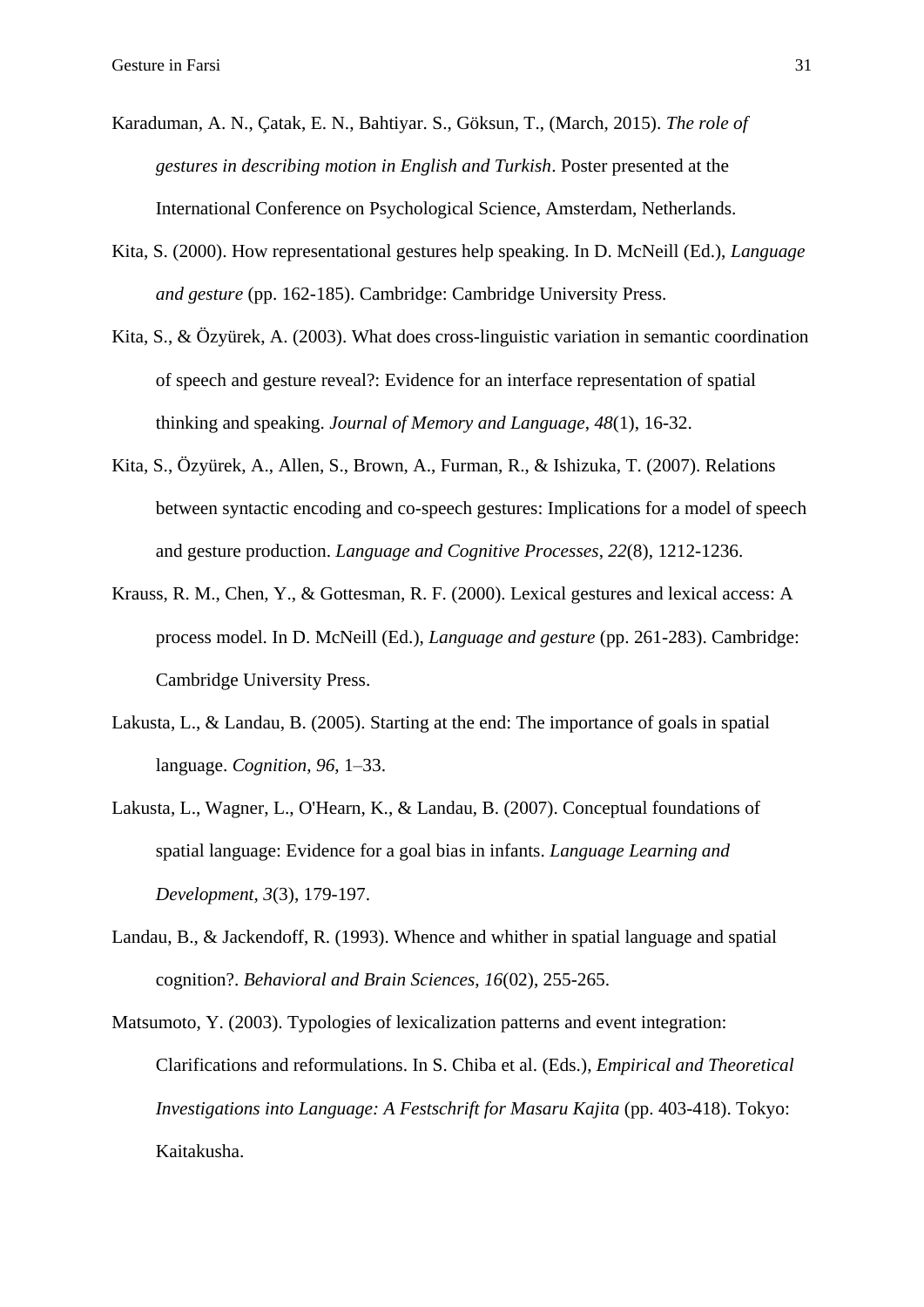- McNeill, D. (1985). So you think gestures are nonverbal. *Psychological Review, 92*(3), 350- 371.
- McNeill, D. (1992). *Hand and Mind: What Gestures Reveal about Thought*. Chicago: University of Chicago Press.

McNeill, D. (2005). *Gesture and Thought*. Chicago: University of Chicago Press.

- McNeill, D., & Duncan, S. D. (2000). Growth points in thinking-for-speaking. In D. McNeill (Ed.), *Language and gesture* (pp. 141-161). Cambridge: Cambridge University Press.
- Miller, G. A., & Johnson-Laird, P. N. (1976). *Language and perception.* Cambridge: Harvard University Press.
- Özçalışkan, Ş., & Slobin, D. I. (2003). Codability effects on the expression of manner of motion in Turkish and English. In A. S. Özsoy, D. Akar, M. Nakipoğlu-Demiralp, E. Erguvanlı-Taylan, & A. Aksu-Koç (Eds.) Studies in Turkish linguistics (pp. 259-270). Istanbul: Boğaziçi University Press.
- Özçalışkan, S., Lucero, C. & Goldin-Meadow, S. (2016). Does language shape silent gesture? *Cognition, 148,* 10-18.
- Özçalışkan, S., Lucero, C., & Goldin-Meadow, S. (in press). Is seeing gesture necessary to gesture like a native speaker? *Psychological Science.*
- Özyürek, A., & Kita, S. (1999). Expressing manner and path in English and Turkish: Differences in speech, gesture, and conceptualization. In M. Hahn & S. C. Stoness (Eds.), *Proceedings of the Twenty-first Annual Conference of the Cognitive Science Society* (pp. 507-512). London: Erlbaum.
- Özyürek, A., Kita, S., Allen, S., Brown, A., Furman, R., & Ishizuka, T. (2008). Development of cross-linguistic variation in speech and gesture: motion events in English and Turkish. *Developmental Psychology*, *44*(4), 1040-1054.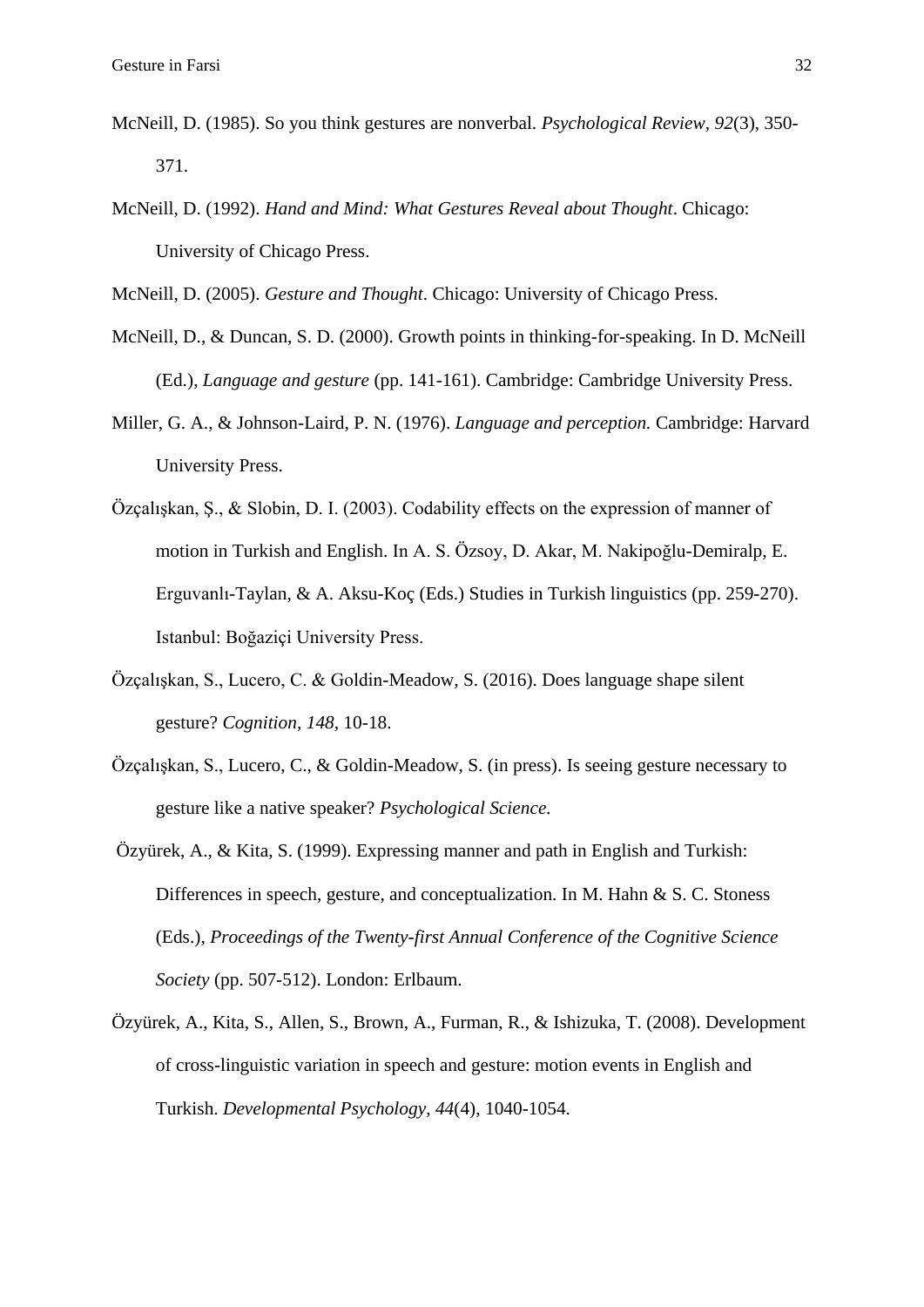- Özyürek, A., Kita, S., Allen, S. E., Furman, R., & Brown, A. (2005). How does linguistic framing of events influence co-speech gestures? Insights from crosslinguistic variations and similarities. *Gesture*, *5*(1-2), 219-240.
- Papafragou, A. (2010). Source‐Goal Asymmetries in Motion Representation: Implications for Language Production and Comprehension. *Cognitive Science*, *34*(6), 1064-1092.
- Papafragou, A., Hulbert, J., & Trueswell, J. (2008). Does language guide event perception? Evidence from eye movements. *Cognition*, *108*(1), 155-184.
- Papafragou, A., Massey, C., & Gleitman, L. (2002). Shake, rattle,'n'roll: The representation of motion in language and cognition. *Cognition*, *84*(2), 189-219.
- Papafragou, A., Massey, C., & Gleitman, L. (2006). When English proposes what Greek presupposes: The cross-linguistic encoding of motion events. *Cognition*, *98*(3), B75- B87.
- Papafragou, A., & Selimis, S. (2010a). Event categorization and language: A cross-linguistic study of motion. *Language and Cognitive Processes*, *25*(2), 224-260.
- Pinker, S. (1989). *Learnability and Cognition*. Cambridge, MA: The MIT Press.
- Pruden, S. M., Göksun, T., Roseberry, S., Hirsh‐Pasek, K., & Golinkoff, R. M. (2012). Find your manners: How do infants detect the invariant manner of motion in dynamic events?. *Child Development*, *83*(3), 977-991.
- Pruden, S. M., Roseberry, S., Göksun, T., Hirsh‐Pasek, K., & Golinkoff, R. M. (2013). Infant categorization of path relations during dynamic events. *Child Development*, *84*(1), 331- 345.
- Pouw, W. T., De Nooijer, J. A., Van Gog, T., Zwaan, R. A., & Paas, F. (2014). Toward a more embedded/extended perspective on the cognitive function of gestures. *Frontiers in Psychology*, *5*.
- Regier, T. (1996). *The human semantic potential: Spatial language and constrained connectionism*. Cambridge, MA: The MIT Press.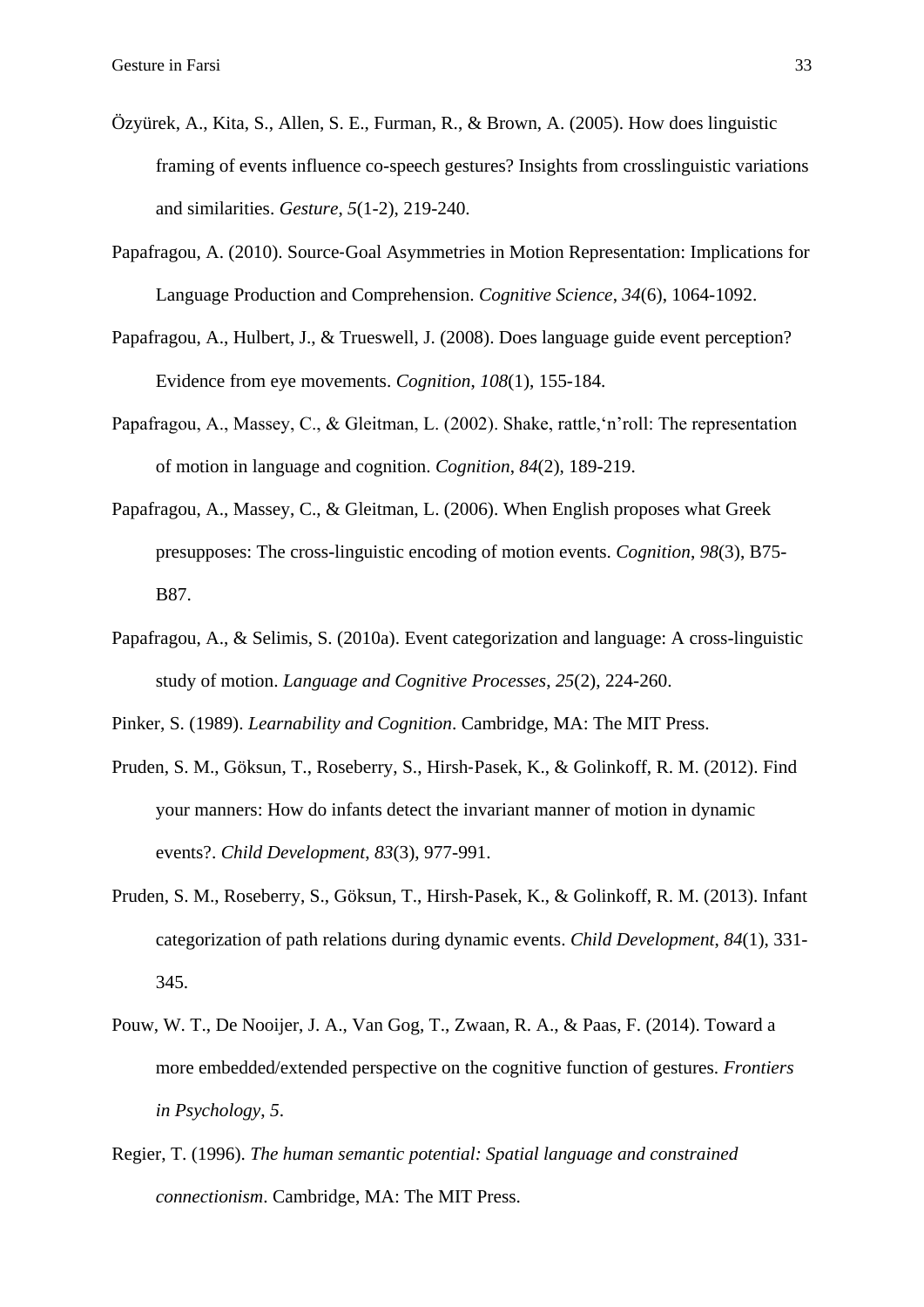- Slobin, D.I. (1996). Two ways to travel: verbs of motion in English and Spanish. In M. Shibatani & S. A. Thompson (Eds.), *Grammatical constructions: Their form and meaning* (pp. 195–217). Oxford University Press, Oxford.
- Slobin, D. I. (2004). The many ways to search for a frog. In S. Ströqvist & L. Verhoeven (Eds.), *Relating events in narrative: Vol 2. Typological and contextual perspectives*, (pp. 219-257). Mahwah, NJ: Lawrence Erlbaum Associates.
- Talmy, L. (1985). Lexicalization patterns: Semantic structure in lexical forms*.* In T. Shopen (Ed.), *Language typology and semantic description* (pp. 36-149). Cambridge, Cambridge University Press.
- Talmy, L. (1991). Path to realization: A typology of event conflation. *Proceedings of the Seventeenth Annual Meeting of the Berkeley Linguistics Society* (pp. 480-519). Berkeley, CA.
- Talmy, L. (1983). How language structures space. In H. Pick, & L. Acredolo (Eds.), *Spatial orientations: Theory, research, and application* (pp. 225–282). Plenum Press.
- Talmy, L. (2000). *Toward a cognitive semantics: Vol. II: Typology and process in concept structuring*. Cambridge, MA: MIT Press.
- Verkerk, A. (2013). Scramble, scurry and dash: The correlation between motion event encoding and manner verb lexicon size in Indo-European. *Language Dynamics and Change*, *3*(2), 169-217.

Whorf, B.L. (1956). *Language, thought, and reality*. Cambridge, MA: MIT Press.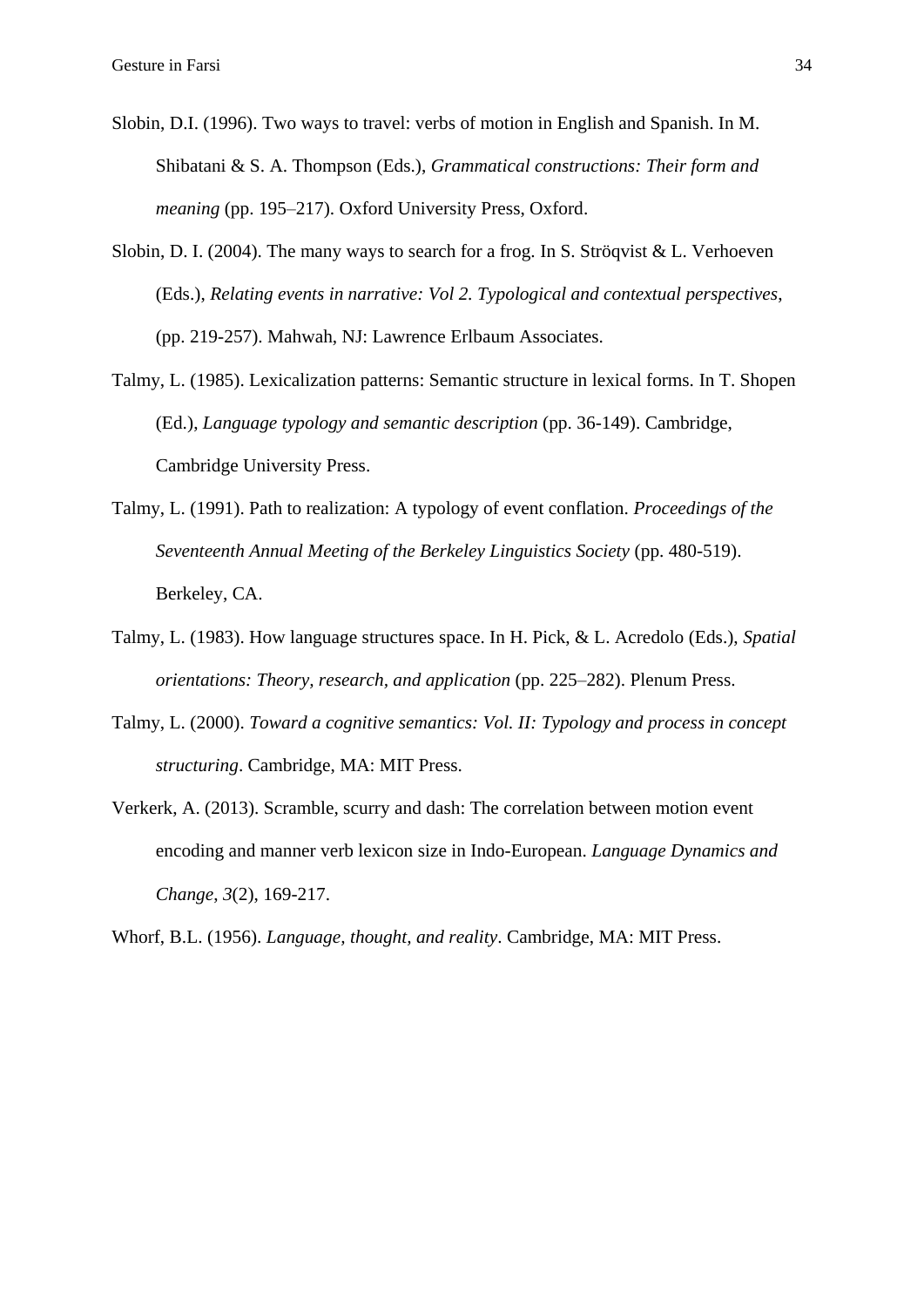## Acknowledgement

This research was partially supported by BAGEP Award (Turkish Science Academy Young Investigator Award) given to Tilbe Göksun. We would like to thank everyone in the Language and Cognition Lab at Koç University for their helpful comments in this research, and Aylin Küntay for her constructive feedback on the findings.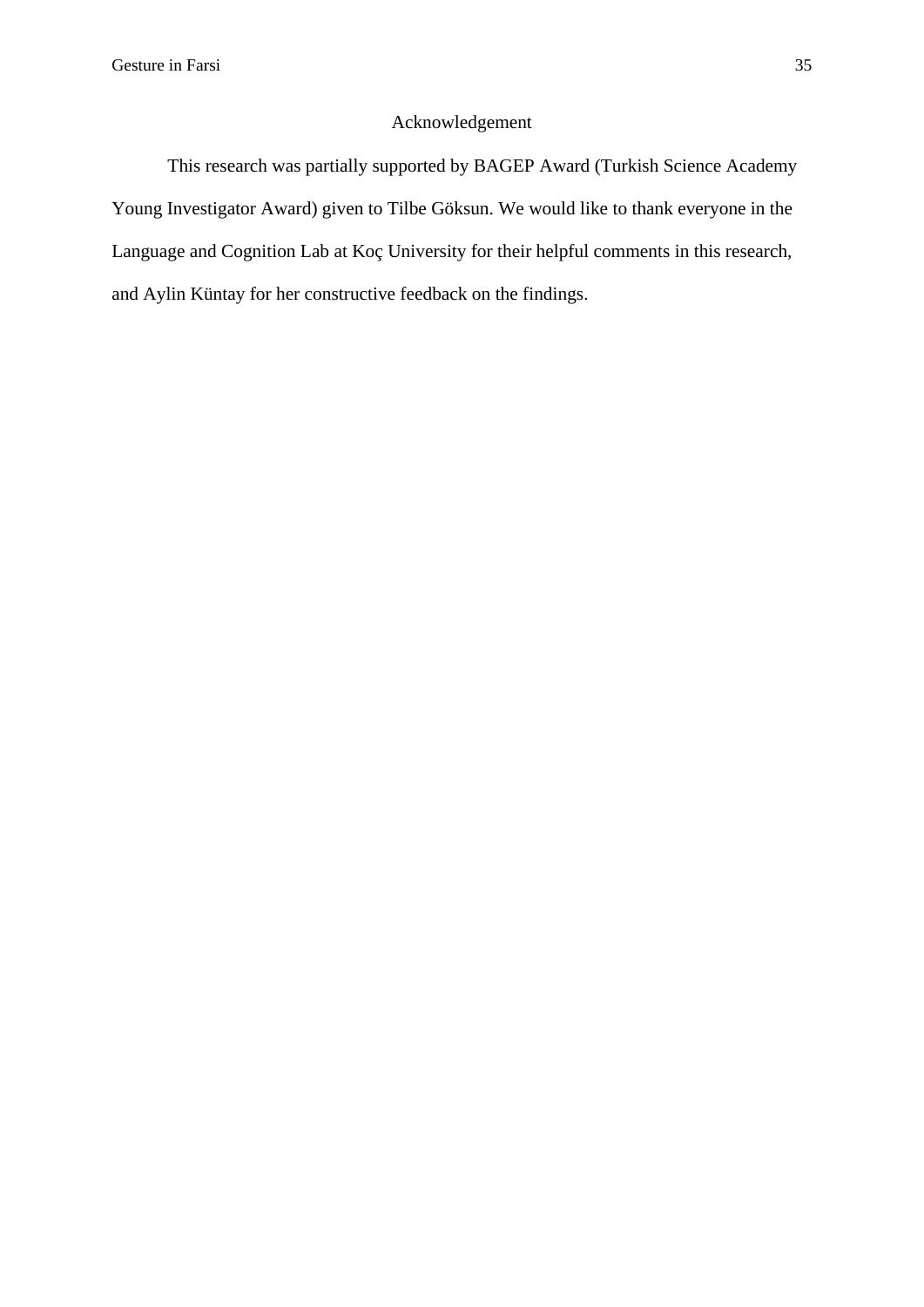## Figure Captions

*Figure 1.* Sample stimuli from the experimental task. The pictures are still frames from two motion events: *jump over* (left side) and *walk across* (right side). The yellow arrows indicate the direction of the person's movement.

*Figure 2:* Sample gestures that represent (a) a path only motion (e.g., across), (b) a manner only motion (e.g., cartwheeling), and (c) a path + manner (cartwheeling across).

*Figure 3.* The percentages of manner and path expressions in speech among 377 sentences. The error bars indicate the standard error of mean.

*Figure 4.* The percentages of path only, manner only, path + manner (separate) and path + manner (conflated) gestures in 268 trials.

Figure 5. The distribution of the manner and path expressions in speech, gesture, and both.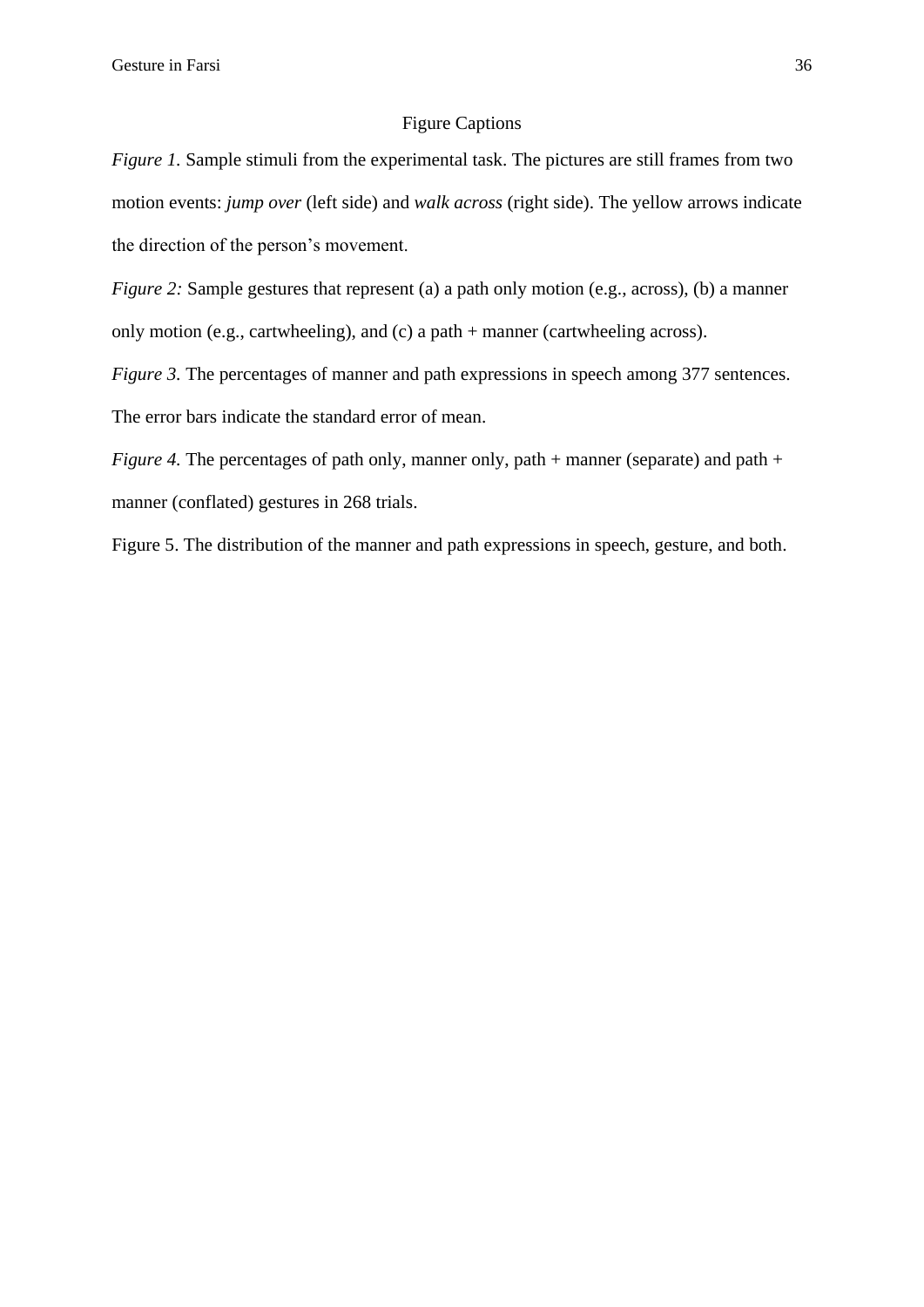Appendix A. The list of actions used in the study. Participants are free to formulate their sentence using any structure they wish. All sentences can be produced in either the S-framed or V-framed fashion.

| 1. Tiptoe in front of the tree     | جلوی درخت نوک یا راه رفتن                             |
|------------------------------------|-------------------------------------------------------|
|                                    | Jeloy-e- derakht noke-pa rah raftan                   |
| 2. Crawl into phone booth          | به داخل باجه تلفن خز بدن                              |
|                                    | Be dakhel-e- baje telefon kahazidan                   |
| 3. Walk between the poles          | بین ستون ها بیاده راه رفتن                            |
|                                    | Bein-e- sotunha piyade rah raftan                     |
| 4. Skip into the phone booth       | به داخل باجه تلفن جست و خيز كر دن                     |
|                                    | Be dakhel-e- bajeye telefon jasto-khiz kardan         |
| 5. Skip between the poles          | بين ستون ها جست و خيز كردن                            |
|                                    | Bein-e- sotunha jasto-khiz kardan                     |
| 6. Hop around the tree             | دور درخت دو یا جهیدن / لی لی کردن                     |
|                                    | Dor-e- derakht do-pa jahidan/ley-ley kardan           |
| 7. Crawl in front of the tree      | مقابل درخت خزيدن                                      |
|                                    | Moghabel-e- derakht khazidan                          |
| 8. Jump jack out of the building   | از ساختمان بروانه زنان خارج شدن                       |
|                                    | Az sakhteman parvane-zanan kharej shodan              |
| 9. Hop to the door                 | به سمت در دو یا جهیدن / لی لی کر دن                   |
|                                    | Be samt-e- dar do-pa jahidan/ley-ley kardan           |
| 10. Run in front of tree           | مقابل درخت دويدن                                      |
|                                    | Moghabel-e- derakht davidan                           |
| 11. Jump over the bench            | از روی نیمکت پریدن                                    |
|                                    | Az rooy-e- nimkat paridan                             |
| 12. Step over the bench            | روى نيمكت قدم گذاشتن                                  |
|                                    | Rooy-e- nimkat ghadam gozashtan                       |
| 13. Crawl under the sign           | زيرتابلو خزيدن                                        |
|                                    | Zir-e- tablo khazidan                                 |
| 14. Hop across the street          | با دو یا جهیدن / لی لی کردن از خیابان رد شدن          |
|                                    | Ba do-pa jahidan/ley-ley kardan az khiaban rad shodan |
| 15. Hop out of the building        | از ساختمان به بیرون جهیدن / لی ل <i>ی</i> کردن        |
|                                    | Az sakhteman be biroon do-pa jahidan/ley-ley kardan   |
| 16. Jumping jack between the poles | بین ستونها بروانه زدن                                 |
|                                    | Bein-e- sotunha parvane zadan                         |
| 17. Skip around the tree           | دور در خت جست و خیز کردن                              |
|                                    | Dor-e- derakht jasto-khiz kardan                      |
| 18. Twirl around the tree          | گر دان دور درخت چرخیدن                                |
|                                    | Gardan dor-e- derakht charkhidan                      |
| 19. Hop in front of the tree       | مقابل در خت دو یا جهیدن / لی لی کر دن                 |
|                                    |                                                       |